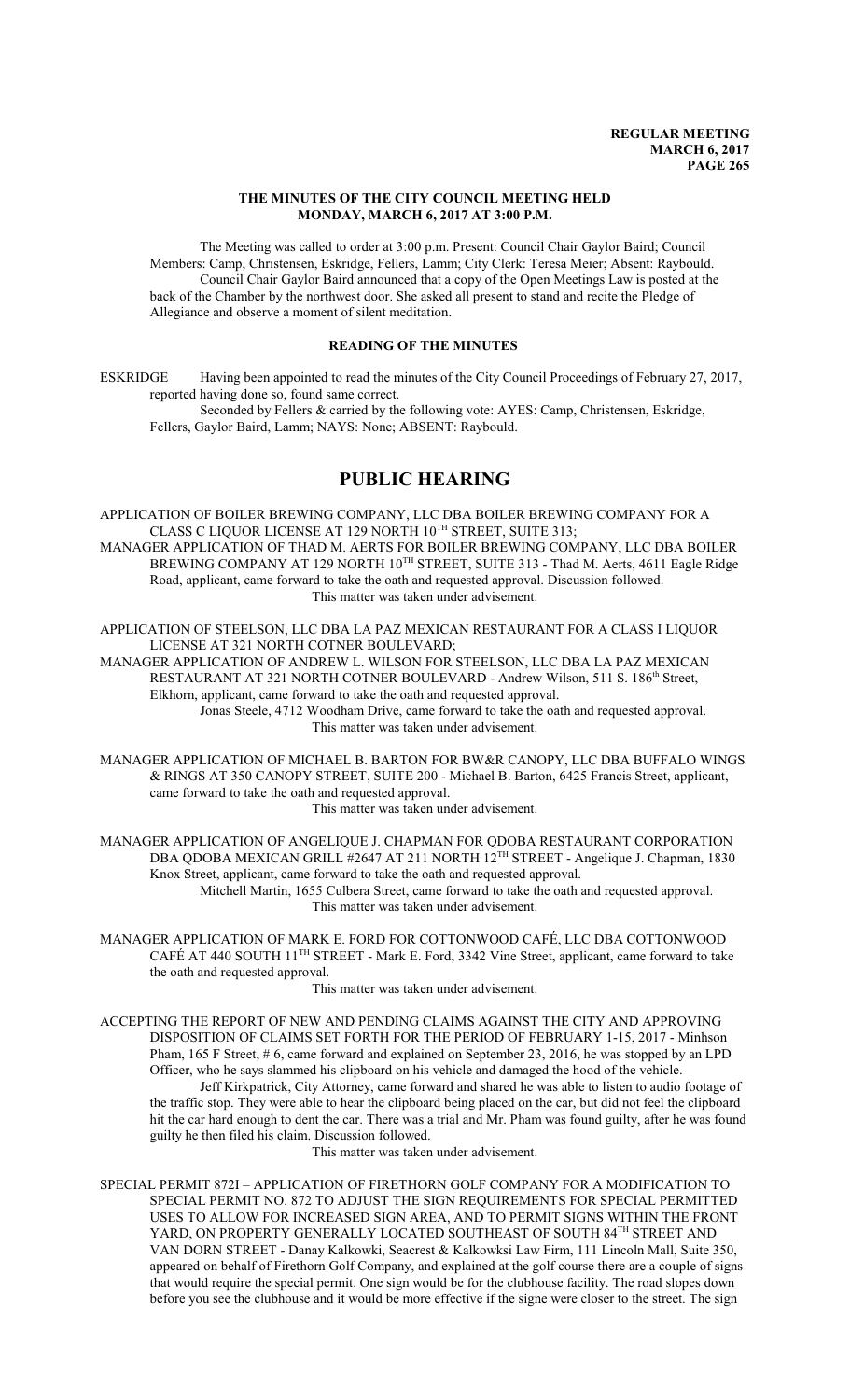will still meet the size requirements and will be shorter than what is permitted. The second sign would be along Van Dorn Street and this one is being asked that the sign be increased from 20 square feet to 32 square feet. It will only be 6 feet high, so that will remain within the height limit. The main purpose of this is just the visibility from an arterial street. Discussion followed.

This matter was taken under advisement.

AUTHORIZING THE MAYOR TO EXECUTE AN AGREEMENT BETWEEN THE CITY OF LINCOLN AND THE STATE OF NEBRASKA DEPARTMENT OF ROADS (NDOR) SO THAT FEDERAL FUNDS MAY BE USED FOR CONSTRUCTION AND CONSTRUCTION ENGINEERING OF THE OLD CHENEY ROAD, 40TH STREET TO HIGHWAY 2 PAVEMENT REPAIR PROJECT - Randy Hoskins, Public Works, came forward and stated Old Cheney Road will be getting resurfaced between 40<sup>th</sup> and Highway 2. This will fix the subgrade of the road, repair concrete and there will be overlay on top of that. There will be a short closure scheduled for 2 weeks at the intersection at 56<sup>th</sup> Street and Old Cheney. There has been an incentive and disincentive clause to encourage the contractor to finish the project quicker than scheduled. The tentative start date is May 1, 2017, with substantial completion by mid September and final completion done in November, 2017.

Jon Camp, Council Member, inquired about how the business owners would be dealt with because there was prior work in that area and a number of the business owners were not happy with the closures.

Mr. Hoskins stated there will be another public information meeting held to be able so people another chance to provide their input. They will be creating another median opening on the north side of the intersection which will allow access on the northeast corner of 56<sup>th</sup> Street. The other quadrants of the intersection will have their normal access points. Discussion followed. This matter was taken under advisement.

APPROVING A CONSTRUCTION ENGINEERING SERVICES TASK ORDER AGREEMENT BETWEEN THE CITY OF LINCOLN AND ALFRED BENESCH AND COMPANY FOR THE OLD CHENEY ROAD, 40 TH STREET TO HIGHWAY 2 PAVEMENT REPAIR PROJECT. CITY PROJECT NO. 540041. STATE PROJECT NO. LCLC-5202(9), CN 13315 - Randy Hoskins, Public Works, came forward and shared this is the same project as the previous item for the construction and engineering testing. Jon Camp, Council Member, asked how much the City's financial portion would be. Mr. Hoskins confirmed the City will pay 20% of \$289,000 which is about \$52,500.00. This matter was taken under advisement.

MISCELLANEOUS 16006 – DECLARING THE "NORTH COTNER BOULEVARD AND P STREET REDEVELOPMENT AREA" WHICH CONSISTS OF APPROXIMATELY 11.6 ACRES OF LAND, GENERALLY BOUNDED BY P STREET, COTNER BOULEVARD, NORTH 56TH STREET, AND R STREET, ALONG WITH ADJACENT STREET RIGHTS-OF-WAY IN SOUTH 56TH STREET, P AND R STREETS, AND NORTH COTNER BOULEVARD, AS BLIGHTED AND SUBSTANDARD - David Landis, Urban Development Director, came forward and shared a developer decided to do a project on North Cotner until they discovered infirmity in the soil that would not permit them to move forward with the project. This project was intended to be done without any financial help from the City. This process has to start with declaring an area blighted and substandard and getting a study that reports that. The study says that of the 4 substandard conditions that are required by State Law, 1 is highly present and 3 are reasonably present. Of the 12 blighted conditions, 6 are strongly present and 4 are reasonably present. Discussion followed.

Mike Eckert, Civil Design Group, 8535 Executive Woods Drive, representing Austin Realty Investment, came forward and shared after going through a change of zone for this project, a geotechnical study was performed and found the soil under the existing slab were not great and this would require a substantial amount of extra geopier work and footings. During this process, they looked into the option of using TIF funds. After the geopier work they would like to incorporate facade enhancements and some landscaping. Discussion followed.

Kent Seacrest, Seacrest & Kalkowksi Law Firm, 111 Lincoln Mall, Suite 350, representing Austin Realty Investment, stated the surrounding neighbors seem to have no opposition towards the project. Discussion followed.

This matter was taken under advisement.

APPROVING AN AMENDMENT TO THE 18TH AND P REDEVELOPMENT PROJECT IN THE ANTELOPE VALLEY REDEVELOPMENT PLAN TO AMEND THE PROJECT AREA BY REMOVING THE SOUTH HALF OF THE BLOCK AND VACATED EAST-WEST ALLEY ON THE BLOCK GENERALLY BOUNDED BY O STREET, P STREET, 18 TH STREET, AND ANTELOPE VALLEY PARKWAY;

APPROVING AN AMENDMENT TO THE ASPEN HEIGHTS REDEVELOPMENT PROJECT REDEVELOPMENT AGREEMENT BETWEEN BRECKENRIDGE GROUP LINCOLN, LLC AND THE CITY OF LINCOLN TO AMEND THE REDEVELOPMENT AREA BY REMOVING THE SOUTH HALF OF THE BLOCK AND VACATED EAST-WEST ALLEY ON THE BLOCK GENERALLY BOUNDED BY O STREET, P STREET, 18 TH STREET, AND ANTELOPE VALLEY PARKWAY - David Landis, Urban Development Director, came forward and stated when the Aspen project started the developers included the full area they thought they would be involved with. In the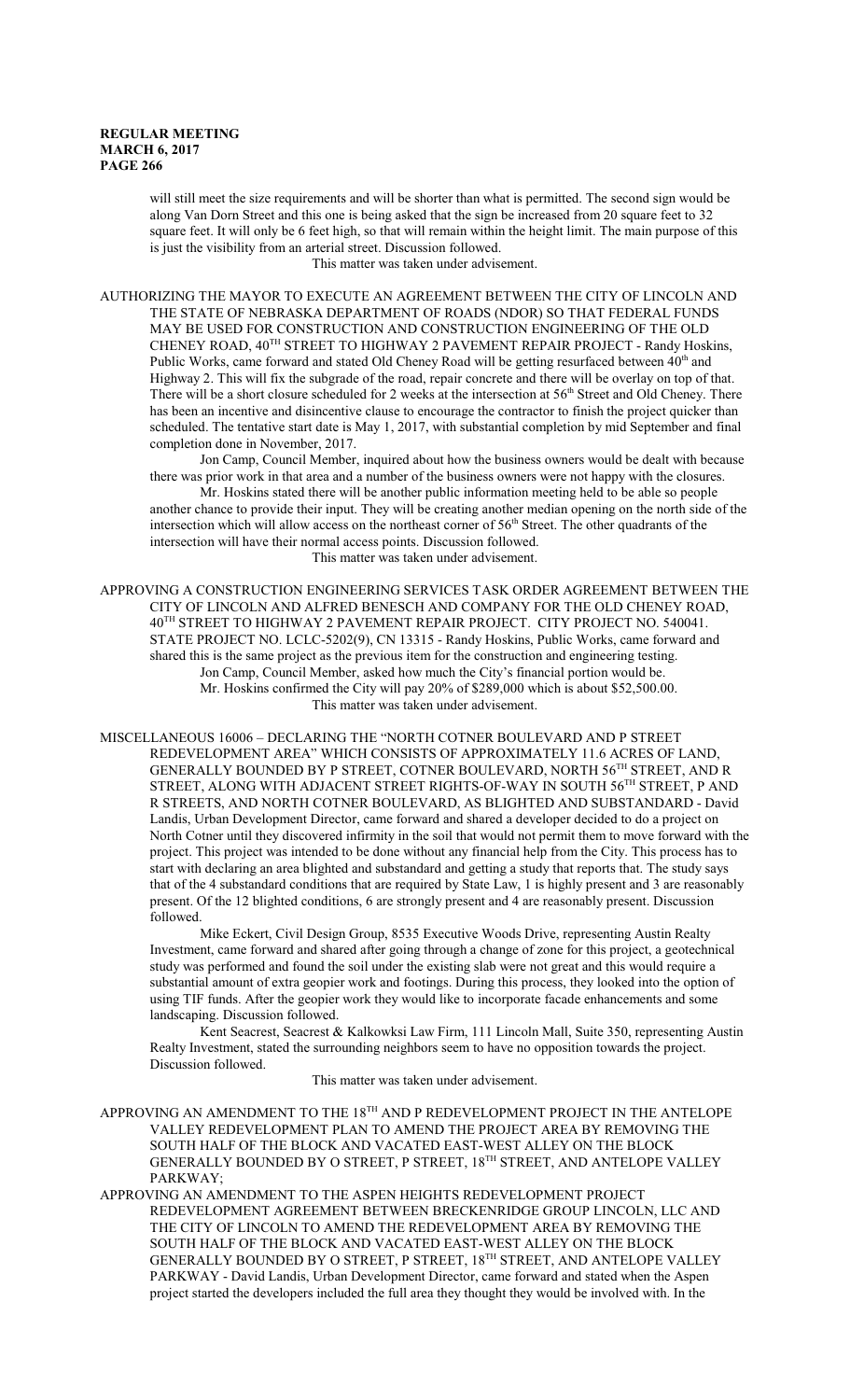Redevelopment Plan and Redevelopment Agreement, the Duteau Building was included. That building was not part of the plan and was overlooked when excluding certain commercial areas as part of the provision. The amendment will remove the Duteau Building from the project area. Throughout this project, they have not relied on any contributions from this building to make the project work and it has no effect financially on the viability of the project. Should the Duteau Building wish to do a redevelopment at a later date, they need to be excluded from this project to be able to do so. Discussion followed.

Tom Huston, Cline Williams Wright Johnson & Oldfather, 233 S. 13<sup>th</sup> Street, Suite 1900, appeared on behalf of Aspen Heights, and stated the developer is in support with removing the Duteau Building. Mike Moroson, 1500 N. 15<sup>th</sup> Street, came forward in support.

This matter was taken under advisement.

### ANNEXATION 17001 – AMENDING THE LINCOLN CORPORATE LIMITS MAP BY ANNEXING APPROXIMATELY 2.07 ACRES OF PROPERTY GENERALLY LOCATED SOUTHWEST OF SOUTH CODDINGTON AVENUE AND WEST VAN DORN STREET - David Cary, Planning Department Director, came forward and shared the annexation is mainly because of the public project to put a roundabout at the intersection of W. Van Dorn and S. Coddington Avenue. The laterals of the septic system at the southwest location is impacted. The proposal is to give this City sewer service because it is adjacent to City limits and because there is a public project impacting the ability for sewer service to work. This was unanimously approved by the Planning Commission on their Consent Agenda. Discussion followed.

Jon Camp, Council Member, asked if the implementation of the roundabout is what is affecting the septic system.

Mr. Cary stated there has to be some right-of-way for the improvement to fit and the laterals for the septic system are at that location. Discussion followed.

Roy Christensen, Council Member, stated a year ago, he met with business owners that this would affect and who were opposed and asked if they are still opposed.

Mr. Cary stated to his knowledge the business owners know about the annexation and the City will do what they can to allow for ongoing access to their business during construction. Discussion followed.

Mr. Christensen stated on the southeast corner there is a drop-off several feet off the roadway and how will that work.

Randy Hoskins, Public Works, came forward and explained there will be some fill and they will push the roundabout to the south and west a little to make it fit better. Discussion followed. This matter was taken under advisement.

AMENDING CHAPTER 10.06 OF THE LINCOLN MUNICIPAL CODE RELATING TO ADMINISTRATION AND ENFORCEMENT BY AMENDING SECTION 10.06.070 TO ALLOW VOLUNTEER CROSSING GUARDS TO ASSIST CHILDREN IN CROSSING STREETS BY ADDING CLARIFYING LANGUAGE AND REPEALING SECTION 10.06.070 OF THE LINCOLN MUNICIPAL CODE AS HITHERTO EXISTING - Jeff Kirkpatrick, City Attorney, came forward and stated this request came from Council Member Cyndi Lamm and is an initial step in addressing school children crossing at a busy intersection. The goal is to have something in place by August, 2018.

Cyndi Lamm, Council Member, explained this is in regards to the intersection on 84<sup>th</sup> and Leighton. There are about 20% of students that live east of 84<sup>th</sup> Street who have to cross 84<sup>th</sup> to get to school. The roadways are becoming more complex and busy and there are less crossing guards that are seen over time. From a logistical and liability standpoint, LPS cannot put a staff crossing guard at an intersection that is 7 blocks away from the school. There is work being done with Volunteer Link to attempt to find crossing guards that will help cross the kids on busy intersections. Public Works has provided vests that can be used and there are other components that are currently being worked on.

### This matter was taken under advisement.

APPROVING THE TRANSFER OF CASH AND APPROPRIATIONS FOR WILLARD COMMUNITY CENTER CAPITAL CAMPAIGN FOR RENOVATIONS. (RELATED ITEMS: 17-28, 17R-65);

APPROVING THE CONTRACT FOR SERVICES BETWEEN WILLARD COMMUNITY CENTER AND THE CITY OF LINCOLN, NEBRASKA TO PROVIDE \$100,000 TO THE WILLARD COMMUNITY CENTER BY APRIL 15, 2017 TO SUPPORT THE CENTER'S RENOVATION PROJECT OF ITS FACILITY LOCATED AT 1245 FOLSOM STREET. (RELATED ITEMS: 17-28, 17R-65) (ACTION DATE: 3/13/17) - Janelle Soderling, Executive Director of Willard Community Center, 1310 Sycamore Drive, came forward and stated this renovation will impact the clients they currently have and the neighborhood. They currently have a number of programs for young and older kids. All together there are 541 total kids enrolled. The location is used for a number of other things and they currently have around 1000 people who use the building every month. The renovation will allow for an additional 2,220 square feet to be added to the building and will allow a childhood license of 150 kids. This will also help with the security and safety of everyone who uses the building. Energy efficiency will be upgraded with better energy and lighting, new windows, a new roof, and an upgrade on technology.

Kathy LeBaron, 6130 The Knolls, Chair of the Willard Center Capital Campaign, came forward and shared this is the sole human service agency and is located in one of Lincoln's more economically challenged areas. They service a diverse population, people from preschool to senior citizens. The City owned the building until 2013 and a lot of maintenance items were deferred due to budget restrictions. The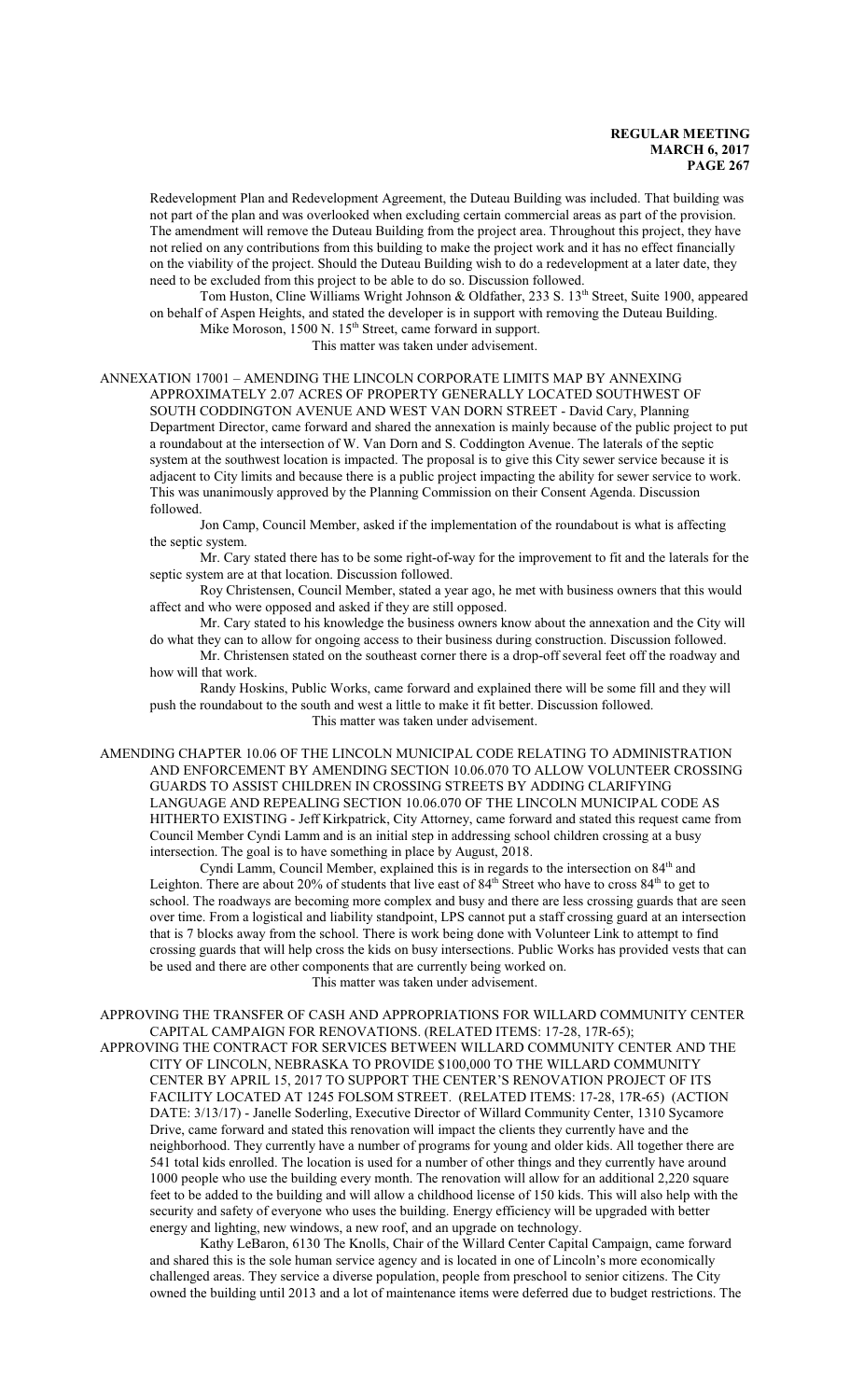Willard Board purchased the building in 2013 to be able to embark on a capital campaign to renovate and improve the building. Willard Capital Campaign has been raising money for over two years toward a goal of \$1,800,000. To date they have raised \$1,665,000 which include challenge grants from two separate Omaha Foundations. If the City Council approves \$100,000 towards the capital campaign, this will leave \$35,000 outstanding to raise by March 31, 2017. This would fulfill both of the challenge grants and they would have met the goal.

Roy Christensen, Council Member, asked about the two grants.

Ms. LeBaron confirmed that one grant is specific to the City of Lincoln for \$100,000 then they would come forward with the other \$100,000. With both grants that will still leave a remaining \$35,000 that will have to be raised privately or by other foundations. This all has to be fulfilled by March 31 to fulfill another grant of \$150,000. Discussion followed.

This matter was taken under advisement.

COMP. PLAN AMENDMENT 16006 – AMENDING THE 2040 LINCOLN-LANCASTER COUNTY COMPREHENSIVE PLAN TO CHANGE THE FUTURE LAND USE PLAN, TO MODIFY GROWTH TIERS AND FUTURE LAND USE, ON PROPERTY GENERALLY LOCATED AT NORTH 7TH STREET AND ALVO ROAD. (RELATED ITEMS: 17R-70, 17-31, 17R-66, 17-32) (ACTION DATE: 3/13/17);

ANNEXATION 16015 – AMENDING THE LINCOLN CORPORATE LIMITS MAP BY ANNEXING APPROXIMATELY 35.55 ACRES OF PROPERTY GENERALLY LOCATED AT NORTH 7<sup>th</sup> STREET AND ALVO ROAD. (RELATED ITEMS: 17R-70, 17-31, 17R-66, 17-32) ;

- APPROVING A CONDITIONAL ANNEXATION AND ZONING AGREEMENT BETWEEN THE CITY OF LINCOLN, NEBRASKA AND LONE TREE HOLDINGS, LLC FOR THE DEVELOPMENT AND ANNEXATION OF PROPERTY GENERALLY LOCATED AT NORTH 7TH STREET AND ALVO ROAD. (RELATED ITEMS: 17R-70, 17-31, 17R-66, 17-32) (ACTION DATE: 3/13/17);
- CHANGE OF ZONE 16041 APPLICATION OF LEGACY HOMES, LLC FOR A CHANGE OF ZONE FROM AG AGRICULTURAL DISTRICT TO R-3 RESIDENTIAL DISTRICT ON PROPERTY GENERALLY LOCATED AT NORTH 7TH STREET AND ALVO ROAD (RELATED ITEMS: 17R-70, 17-31, 17R-66, 17-32) - Mark Hunzeker, Baylor Evnan, 1248 O Street, Suite 600, appeared on behalf of Lone Tree Holdings, and shared this is a straight forward single family development on land that is about 40 acres with approximately 135 lots. The preliminary plat was unanimously approved by the Planning Commission on February 15, 2017. There is a small glitch in the annexation agreement with the design of the roundabout that the City would like built at  $7<sup>th</sup>$  and Alvo Road. The original agreement stated the City would commence the design once they applied for the final plan, which they felt was too late and could cost a significant delay. The other issues have to do with the acquisition of the right-of-way for the roundabout. The City would like them to grade a two lane roundabout and to construct a single lane roundabout. Their understanding was that they would be reimbursed from impact fees because Alvo is an arterial street. The right-of-way was not computed into the costs of arterial street improvements at the time the impact fee study was performed. They are now being told they cannot be reimbursed from impact fees. The developer is willing to acquire their right-of-way, but does not feel they need to be the ones to go out and negotiate with other property owners to acquire additional right-of-ways on the other three corners. Discussion followed.

Roy Christensen, Council Member, asked if there were no roundabout what impact would that have.

Mr. Hunzeker stated they would prefer to have turn lanes that would go in both directions and have some modification to Alvo Road. There is no agreement yet, but they hope to reach one by next week.

# **\*\*Council Member Fellers left Council Chambers at 4:37 p.m.\*\***

Leirion Gaylor Baird, Council Chair, asked for additional information on the City's request on Alvo Road.

David Cary, Planning Department Director, came forward and explained they have some outstanding questions on road improvements as far as what would be included and who would pay for the improvements.

### **\*\*Council Member Fellers returned to Council Chambers at 4:39 p.m.\*\***

Randy Hoskins, Public Works, came forward and shared that when a developer comes in and an improvement is requested of them and there is not sufficient right-of-way it is then asked that the developer acquire the right-of-way themselves. The right-of-way was not included in the impact fees because typically the right-of-way would be dedicated by the developers. If they are unsuccessful with acquiring the right-ofway, the City would then help.

Cyndi Lamm, Council Member, asked if they were not grading for a two lane, would there be sufficient right-of-way.

Mr. Hoskins stated there are some significant drop-offs on the north side of the road and he is not sure that there would be enough right-of-way in the event they plan to keep Alvo Road as a single lane. If they just did standard turn lanes then there could be sufficient right-of-ways for that. Discussion followed. This matter was taken under advisement.

CHANGE OF ZONE 08010A – APPLICATION OF JLI WEST, INC. TO AMEND THE WOODSIDE VILLAGE PLANNED UNIT DEVELOPMENT, FORMERLY KNOWN AS HUB HALL HEIGHTS COMMERCIAL CENTER, TO ADD A MAXIMUM OF 275 APARTMENT UNITS TO THE COMMERCIAL CENTER AND REDUCE THE OVERALL COMMERCIAL AREA, WITH A DEVELOPMENT PLAN WHICH PROPOSES TO MODIFY STANDARDS OF THE UNDERLYING ZONING DISTRICT, ON PROPERTY GENERALLY LOCATED AT NORTHWEST 48<sup>th</sup> STREET AND WEST HOLDREGE STREET (RELATED ITEMS: 17-33, 17R-67);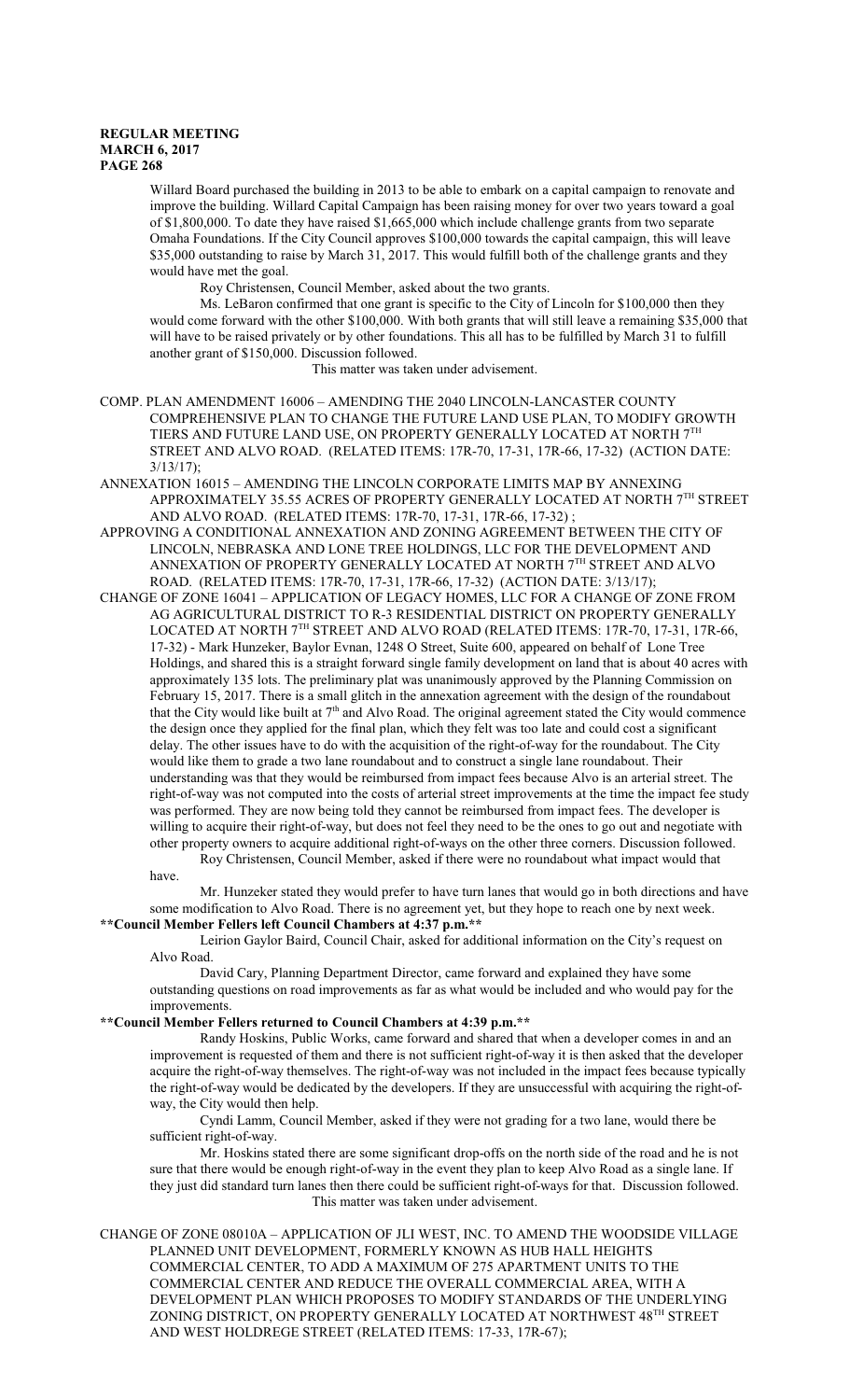APPROVING AMENDMENT NO. 1 TO THE HUB HALL HEIGHTS CONDITIONAL ANNEXATION AND ZONING AGREEMENT BETWEEN JLI WEST, INC. AND THE CITY OF LINCOLN, NEBRASKA TO DEVELOP THE PROPERTY WITHIN THE HUB HALL HEIGHTS COMMUNITY PLAN AND HUB HALL HEIGHTS COMMERCIAL CENTER PLANNED UNIT DEVELOPMENT WITH BUILDABLE LOTS ADJACENT TO WEST HOLDREGE STREET ON PROPERTY GENERALLY LOCATED NORTHEAST OF NORTHWEST  $48^\mathrm{TH}$  STREET AND NORTH OF HOLDREGE STREET. (RELATED ITEMS: 17-33, 17R-67) (ACTION DATE: 3/13/17) - Tim Gergen, Clark Enersen Partners, 1010 Lincoln Mall, Suite 200, appeared on behalf of the owner and developer and shared this is for a down zoning. One corner of the property was for commercial use and the other corner was intended for apartments. Given the overflux of commercial property in the surrounding area and the business area, it has been a hard time trying to get commercial development to engage in the lot in question. They are planning to change that corner into an apartment development and convert the other corner for town homes. There have been letters sent out to neighbors and the Planning Commission voted unanimously for approval.

This matter was taken under advisement.

# **COUNCIL ACTION**

#### **REPORTS OF CITY OFFICERS**

APPROVING A SERVICE MAINTENANCE AGREEMENT BETWEEN THE CITY OF LINCOLN AND ACCELERATED TECHNOLOGY LABORATORIES, INC. FOR THE LABORATORY INFORMATION MANAGEMENT SYSTEM TO BE USED BY THE LINCOLN WASTEWATER SANITARY ENGINEERING ANALYTICAL LABORATORY - CLERK read the following resolution, introduced by Roy Christensen, who moved its adoption:

A-90280 BE IT RESOLVED by the City Council of the City of Lincoln, Nebraska:

That the Service Maintenance Agreement between the City of Lincoln and Accelerated Technology Laboratories, Inc. for the Laboratory Information Management System to be used by the Lincoln Wastewater Sanitary Engineering Analytical Laboratory for management of all analytical data for process control and compliance with National Pollutant Discharge Elimination permits for a three year term, in accordance with the terms and conditions contained in said Agreement, is hereby approved and the Mayor is authorized to execute the same and any associated amendments or renewals on behalf of the City of Lincoln.

The City Clerk is directed to send one fully executed Service Maintenance Agreement to Steve Crisler, Public Works and Utilities, Wastewater Division, for transmittal to Accelerated Technology Laboratories, Inc.

Introduced by Roy Christensen

Seconded by Eskridge & carried by the following vote: AYES: Camp, Christensen, Eskridge, Fellers, Gaylor Baird, Lamm; NAYS: None; ABSENT: Raybould.

REPORT OF LINCOLN WATER & WASTEWATER SYSTEMS FISCAL YEAR 2015-2016 AUDITS 2016 - CLERK presented said report which was placed on file in the Office of the City Clerk. **(8-71A)**

## **PETITIONS & COMMUNICATIONS**

- SETTING THE HEARING DATE OF MONDAY, MARCH 20, 2017 AT 3:00 P.M. ON THE APPLICATION OF JINGHPAW LLC DBA YAMI KOREAN CUISINE FOR A CLASS C LIQUOR LICENSE AT 2840 S. 70 TH STREET, SUITE 145 - CLERK read the following resolution, introduced by Carl Eskridge, who moved its adoption:
- A-90281 BE IT RESOLVED by the City Council, of the City of Lincoln, that a hearing date is hereby se for Monday, March 20, 2017, at 3:00 p.m. or as soon thereafter as possible in the City Council Chambers, County-City Building, 555 S. 10th St., Lincoln, NE for the Application of Jinghpaw LLC dba Yami Korean Cuisine for a Class C Liquor License at 2840 S. 70<sup>th</sup> Street, Suite 145.

If the Police Dept. is unable to complete the investigation by said time, a new hearing date will be set.

Introduced by Carl Eskridge

Seconded by Christensen & carried by the following vote: AYES: Camp, Christensen, Eskridge, Fellers, Gaylor Baird, Lamm; NAYS: None; ABSENT: Raybould.

SETTING THE HEARING DATE OF MONDAY, MARCH 20, 2017 AT 3:00 P.M. ON THE MANAGER APPLICATION OF GARRETT D. LOMELI FOR SWIG LLC DBA 9 SOUTH CHARGRILL AT 844 SOUTH STREET - CLERK read the following resolution, introduced by Carl Eskridge, who moved its adoption:

- A-90282 BE IT RESOLVED by the City Council, of the City of Lincoln, that a hearing date is hereby set for Monday, March 20, 2017, at 3:00 p.m. or as soon thereafter as possible in the City Council Chambers, County-City Building, 555 S. 10th St., Lincoln, NE for the Manager Application of Garrett D. Lomeli for Swig LLC dba 9 South Chargrill at 844 South Street.
	- If the Police Dept. is unable to complete the investigation by said time, a new hearing date will be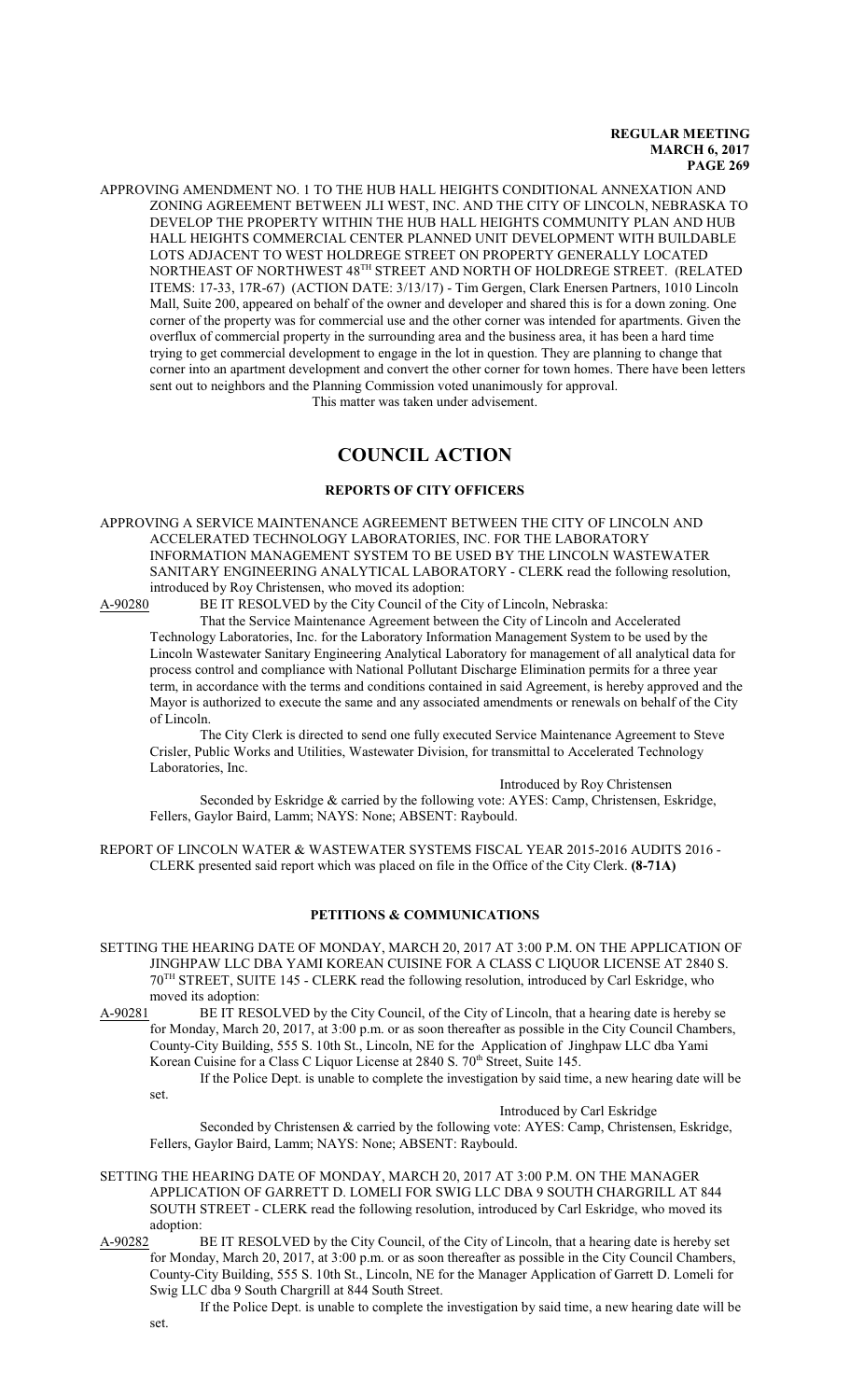#### Introduced by Carl Eskridge

Seconded by Christensen & carried by the following vote: AYES: Camp, Christensen, Eskridge, Fellers, Gaylor Baird, Lamm; NAYS: None; ABSENT: Raybould.

SETTING THE HEARING DATE OF MONDAY, MARCH 20, 2017 AT 3:00 P.M. ON THE MANAGER APPLICATION OF JAIME A. ESQUIVEL FOR LINCOLN BLUE SUSHI, LLC DBA BLUE SUSHI SAKE GRILL AT 808 R STREET, SUITE 200 - CLERK read the following resolution, introduced by Carl Eskridge, who moved its adoption:

A-90283 BE IT RESOLVED by the City Council, of the City of Lincoln, that a hearing date is hereby set for Monday, March 20, 2017, at 3:00 p.m. or as soon thereafter as possible in the City Council Chambers, County-City Building, 555 S. 10th St., Lincoln, NE for the Manager Application of Jaime A. Esquivel for Lincoln Blue Sushi, LLC dba Blue Sushi Sake Grill at 808 R Street, Suite 200.

If the Police Dept. is unable to complete the investigation by said time, a new hearing date will be set.

Introduced by Carl Eskridge

Seconded by Christensen & carried by the following vote: AYES: Camp, Christensen, Eskridge, Fellers, Gaylor Baird, Lamm; NAYS: None; ABSENT: Raybould.

## **PLACED ON FILE IN THE OFFICE OF THE CITY CLERK:**

Administrative Amendment No. 17002, to Combined Use/Special Permit #20, Taylor Meadows Office Park, approved by the Planning Director on February 16, 2017, to increase the allowed floor area of Lot 1 by 6,800 square feet for a total of 61,800 square feet and to add 8 parking stalls on Lot 1, generally located at Teton Drive and S. 70<sup>th</sup> Street.

### **LIQUOR RESOLUTIONS**

APPLICATION OF BOILER BREWING COMPANY, LLC DBA BOILER BREWING COMPANY FOR A CLASS C LIQUOR LICENSE AT 129 NORTH 10<sup>TH</sup> STREET, SUITE 313 - CLERK read the following

resolution, introduced by Jon Camp, who moved its adoption for approval:<br>A-90284 BE IT RESOLVED by the City Council of the City of Lincoln, Ne BE IT RESOLVED by the City Council of the City of Lincoln, Nebraska:

That after hearing duly had as required by law, consideration of the facts of this application, the Nebraska Liquor Control Act, and the pertinent City ordinances, the City Council recommends that the application of Boiler Brewing Company, LLC dba Boiler Brewing Company for a Class "C" liquor license at 129 North 10th Street, Suite 313, Lincoln, Nebraska, for the license period ending October 31, 2017, be approved with the condition that:

1. All employees must possess a valid Responsible Beverage Server/Seller Permit as required by Section 5.04.124 of the Lincoln Municipal Code.

2. The premises must comply in every respect with all city and state regulations.

The City Clerk is directed to transmit a copy of this resolution to the Nebraska Liquor Control Commission.

Introduced by Jon Camp

Seconded by Eskridge & carried by the following vote: AYES: Camp, Christensen, Eskridge, Fellers, Gaylor Baird, Lamm; NAYS: None; ABSENT: Raybould.

MANAGER APPLICATION OF THAD M. AERTS FOR BOILER BREWING COMPANY, LLC DBA BOILER BREWING COMPANY AT 129 NORTH 10<sup>TH</sup> STREET, SUITE 313 - CLERK read the following resolution, introduced by Jon Camp, who moved its adoption for approval:

A-90285 WHEREAS, Boiler Brewing Company, LLC dba Boiler Brewing Company located at 129 North 10th Street, Suite 313, Lincoln, Nebraska has been approved for a Retail Class "C" liquor license, and now requests that Thad M. Aerts be named manager;

WHEREAS, Thad M. Aerts appears to be a fit and proper person to manage said business. NOW, THEREFORE, BE IT RESOLVED by the City Council of the City of Lincoln, Nebraska: That after hearing duly had as required by law, consideration of the facts of this application, the Nebraska Liquor Control Act, and the pertinent City ordinances, the City Council recommends that Thad M. Aerts be approved as manager of this business for said licensee.

The City Clerk is directed to transmit a copy of this resolution to the Nebraska Liquor Control Commission.

Introduced by Jon Camp

Seconded by Eskridge & carried by the following vote: AYES: Camp, Christensen, Eskridge, Fellers, Gaylor Baird, Lamm; NAYS: None; ABSENT: Raybould.

APPLICATION OF LNK2 LODGING, LLC DBA FAIRFIELD INN & SUITES FOR A CLASS C LIQUOR LICENSE AT 1000 WEST BOND STREET;

MANAGER APPLICATION OF KIRTI K. TRIVEDI FOR LNK2 LODGING, LLC DBA FAIRFIELD INN  $\&$ SUITES AT 1000 WEST BOND STREET - PRIOR to reading:

CAMP Moved to continue Public Hearing and Action 1 week to 03/13/17.

Seconded by Christensen & carried by the following vote: AYES: Camp, Christensen, Eskridge, Fellers, Gaylor Baird, Lamm; NAYS: None; ABSENT: Raybould.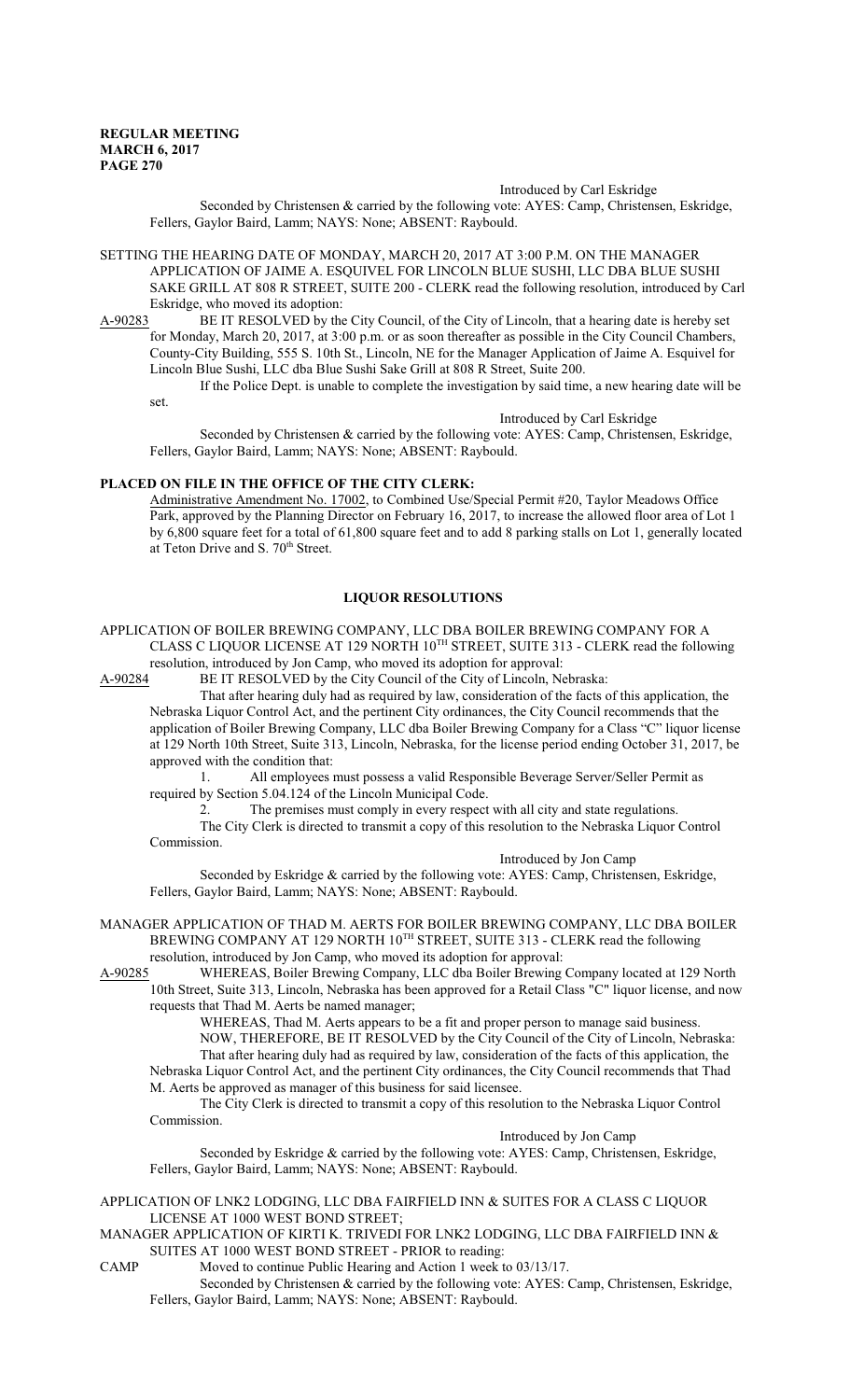### APPLICATION OF STEELSON, LLC DBA LA PAZ MEXICAN RESTAURANT FOR A CLASS I LIQUOR LICENSE AT 321 NORTH COTNER BOULEVARD - CLERK read the following resolution, introduced by Jon Camp, who moved its adoption for approval:

A-90286 BE IT RESOLVED by the City Council of the City of Lincoln, Nebraska:

That after hearing duly had as required by law, consideration of the facts of this application, the Nebraska Liquor Control Act, and the pertinent City ordinances, the City Council recommends that the application of Steelson, LLC dba La Paz Mexican Restaurant for a Class "I" liquor license at 321 N Cotner Boulevard, Lincoln, Nebraska, for the license period ending April 30, 2017, be approved with the condition that:

1. Applicant must successfully complete the responsible beverage manager training course required by Section 5.04.035 of the Lincoln Municipal Code prior to receiving the liquor license from the City Clerk.

2. All employees must possess a valid Responsible Beverage Server/Seller Permit as required by Section 5.04.124 of the Lincoln Municipal Code.

3. The premises must comply in every respect with all city and state regulations. The City Clerk is directed to transmit a copy of this resolution to the Nebraska Liquor Control Commission.

Introduced by Jon Camp

Seconded by Eskridge & carried by the following vote: AYES: Camp, Christensen, Eskridge, Fellers, Gaylor Baird, Lamm; NAYS: None; ABSENT: Raybould.

MANAGER APPLICATION OF ANDREW L. WILSON FOR STEELSON, LLC DBA LA PAZ MEXICAN RESTAURANT AT 321 NORTH COTNER BOULEVARD - CLERK read the following resolution, introduced by Jon Camp, who moved its adoption for approval:

A-90287 WHEREAS, Steelson, LLC dba La Paz Mexican Restaurant located at 321 N Cotner Boulevard, Lincoln, Nebraska has been approved for a Retail Class "I" liquor license, and now requests that Andrew L. Wilson be named manager;

WHEREAS, Andrew L. Wilson appears to be a fit and proper person to manage said business. NOW, THEREFORE, BE IT RESOLVED by the City Council of the City of Lincoln, Nebraska: That after hearing duly had as required by law, consideration of the facts of this application, the Nebraska Liquor Control Act, and the pertinent City ordinances, the City Council recommends that Andrew L. Wilson be approved as manager of this business for said licensee.

The City Clerk is directed to transmit a copy of this resolution to the Nebraska Liquor Control Commission.

Introduced by Jon Camp

Seconded by Eskridge & carried by the following vote: AYES: Camp, Christensen, Eskridge, Fellers, Gaylor Baird, Lamm; NAYS: None; ABSENT: Raybould.

MANAGER APPLICATION OF MICHAEL B. BARTON FOR BW&R CANOPY, LLC DBA BUFFALO WINGS & RINGS AT 350 CANOPY STREET, SUITE 200 - CLERK read the following resolution, introduced by Jon Camp, who moved its adoption for approval:

A-90288 WHEREAS, BW&R Canopy, LLC dba Buffalo Wings & Rings located at 350 Canopy Street, Suite 200, Lincoln, Nebraska has been approved for a Retail Class "IK" and Class "E" liquor licenses, and now requests that Michael B. Barton be named manager;

WHEREAS, Michael B. Barton appears to be a fit and proper person to manage said business. NOW, THEREFORE, BE IT RESOLVED by the City Council of the City of Lincoln, Nebraska: That after hearing duly had as required by law, consideration of the facts of this application, the

Nebraska Liquor Control Act, and the pertinent City ordinances, the City Council recommends that Michael B. Barton be approved as manager of this business for said licensee.

The City Clerk is directed to transmit a copy of this resolution to the Nebraska Liquor Control Commission

### Introduced by Jon Camp

Seconded by Eskridge & carried by the following vote: AYES: Camp, Christensen, Eskridge, Fellers, Gaylor Baird, Lamm; NAYS: None; ABSENT: Raybould.

#### MANAGER APPLICATION OF ANGELIQUE J. CHAPMAN FOR QDOBA RESTAURANT CORPORATION DBA QDOBA MEXICAN GRILL #2647 AT 211 NORTH 12<sup>TH</sup> STREET - CLERK read the following resolution, introduced by Jon Camp, who moved its adoption for approval:

A-90289 WHEREAS, Qdoba Restaurant Corporation dba Qdoba Mexican Grill #2647 located at 211 North 12th Street, Lincoln, Nebraska has been approved for a Retail Class "A" liquor license, and now requests that Angelique J. Chapman be named manager;

WHEREAS, Angelique J. Chapman appears to be a fit and proper person to manage said business. NOW, THEREFORE, BE IT RESOLVED by the City Council of the City of Lincoln, Nebraska: That after hearing duly had as required by law, consideration of the facts of this application, the Nebraska Liquor Control Act, and the pertinent City ordinances, the City Council recommends that Angelique J. Chapman be approved as manager of this business for said licensee.

The City Clerk is directed to transmit a copy of this resolution to the Nebraska Liquor Control Commission.

Introduced by Jon Camp

Seconded by Eskridge & carried by the following vote: AYES: Camp, Christensen, Eskridge, Fellers, Gaylor Baird, Lamm; NAYS: None; ABSENT: Raybould.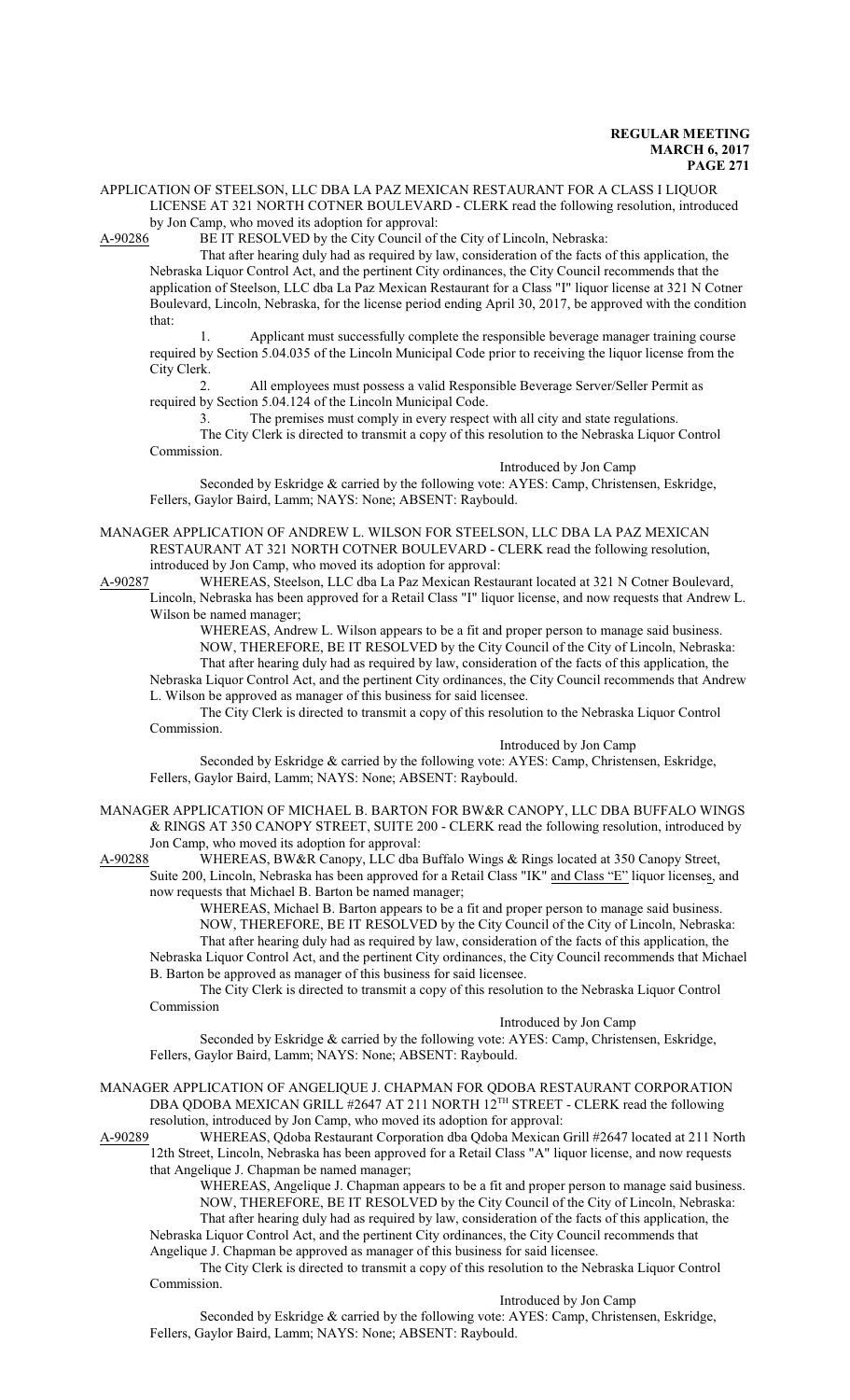MANAGER APPLICATION OF MARK E. FORD FOR COTTONWOOD CAFÉ, LLC DBA COTTONWOOD CAFÉ AT 440 SOUTH 11<sup>TH</sup> STREET - CLERK read the following resolution, introduced by Jon Camp, who moved its adoption for approval:

A-90290 WHEREAS, Cottonwood Café, LLC dba Cottonwood Café located at 440 South 11th Street,

Lincoln, Nebraska has been approved for a Retail Class "I" liquor license, and now requests that Mark E. Ford be named manager;

WHEREAS, Mark E. Ford appears to be a fit and proper person to manage said business. NOW, THEREFORE, BE IT RESOLVED by the City Council of the City of Lincoln, Nebraska: That after hearing duly had as required by law, consideration of the facts of this application, the Nebraska Liquor Control Act, and the pertinent City ordinances, the City Council recommends that Mark E. Ford be approved as manager of this business for said licensee.

The City Clerk is directed to transmit a copy of this resolution to the Nebraska Liquor Control Commission.

Introduced by Jon Camp

Seconded by Eskridge & carried by the following vote: AYES: Camp, Christensen, Eskridge, Fellers, Gaylor Baird, Lamm; NAYS: None; ABSENT: Raybould.

### **PUBLIC HEARING - RESOLUTIONS**

ACCEPTING THE REPORT OF NEW AND PENDING CLAIMS AGAINST THE CITY AND APPROVING DISPOSITION OF CLAIMS SET FORTH FOR THE PERIOD OF FEBRUARY 1-15, 2017 - PRIOR to reading:

CAMP Moved to amend Bill 17R-75 by allowing \$37.50 to be paid by the City.

Seconded by Lamm & LOST by the following vote: AYES: Camp; NAYS: Christensen, Eskridge, Fellers, Gaylor Baird, Lamm. ABSENT: Raybould.

CLERK Read the following resolution, introduced by Roy Christensen, who moved its adoption:<br>A-90291 BE IT RESOLVED by the City Council of the City of Lincoln, Nebraska:

BE IT RESOLVED by the City Council of the City of Lincoln, Nebraska:

That the claims listed in the attached report, marked as Exhibit "A", dated February 16, 2017, of various new and pending tort claims filed against the City of Lincoln with the Office of the City Attorney or the Office of the City Clerk, as well as claims which have been disposed of, are hereby received as required by Neb. Rev. Stat. § 13-905 (Reissue 1997). The dispositions of claims by the Office of the City Attorney, as shown by the attached report, are hereby approved:

| <b>DENIED CLAIMS</b> |            | <b>ALLOWED/SETTLED CLAIMS</b>                                                                |            |
|----------------------|------------|----------------------------------------------------------------------------------------------|------------|
| Minhson Pham         | 75.00      | Luke Bell                                                                                    | \$1,697.54 |
| Kristina Radicia     | 582.95     | Cody Thomas                                                                                  | 2,178.34   |
| <b>Kristin Siess</b> | 1,165.73   | Jason Mielak                                                                                 | 429.85     |
| Maurice Moore        | 68,000.00  |                                                                                              |            |
| Maurice Moore        | 100,000.00 |                                                                                              |            |
| Maurice Moore        | 100,000.00 |                                                                                              |            |
|                      |            | The City Attorney is hereby directed to mail to the various claimants listed began a conv of |            |

The City Attorney is hereby directed to mail to the various claimants listed herein a copy of this resolution which shows the final disposition of their claim.

Introduced by Roy Christensen

Seconded by Eskridge & carried by the following vote: AYES: Camp, Christensen, Eskridge, Fellers, Gaylor Baird, Lamm; NAYS: None; ABSENT: Raybould.

SPECIAL PERMIT 872I – APPLICATION OF FIRETHORN GOLF COMPANY FOR A MODIFICATION TO SPECIAL PERMIT NO. 872 TO ADJUST THE SIGN REQUIREMENTS FOR SPECIAL PERMITTED USES TO ALLOW FOR INCREASED SIGN AREA, AND TO PERMIT SIGNS WITHIN THE FRONT YARD, ON PROPERTY GENERALLY LOCATED SOUTHEAST OF SOUTH 84TH STREET AND VAN DORN STREET - CLERK read the following resolution, introduced by Roy Christensen, who moved its adoption:

A-90292 WHEREAS, Firethorn Golf Company has submitted an application designated as Special Permit No. 872i to adjust the sign requirements for special permitted uses to allow for increased sign area and to permit allowed signs within the front yard, on property generally located southeast of South 84th Street and Van Dorn Street, and legally described as:

> Lots 1 and 2, Firethorn 41st Addition and Clubhouse Area, Firethorn 2nd Addition, Lincoln, Lancaster County, Nebraska;

WHEREAS, the real property adjacent to the area included within the site plan will not be adversely affected; and

WHEREAS, said site plan together with the terms and conditions hereinafter set forth are consistent with the intent and purpose of Title 27 of the Lincoln Municipal Code to promote the public health, safety, and general welfare.

NOW, THEREFORE, BE IT RESOLVED by the City Council of the City of Lincoln, Nebraska: That the application of Firethorn Golf Company, hereinafter collectively referred to as

"Permittee",¬ to adjust the sign requirements for special permitted uses to allow for increased sign area, and to permit allowed signs within the front yard, on the property legally described above, be and the same is hereby granted upon condition that construction be in substantial compliance with said application, the site plan, and the following additional express terms, conditions, and requirements: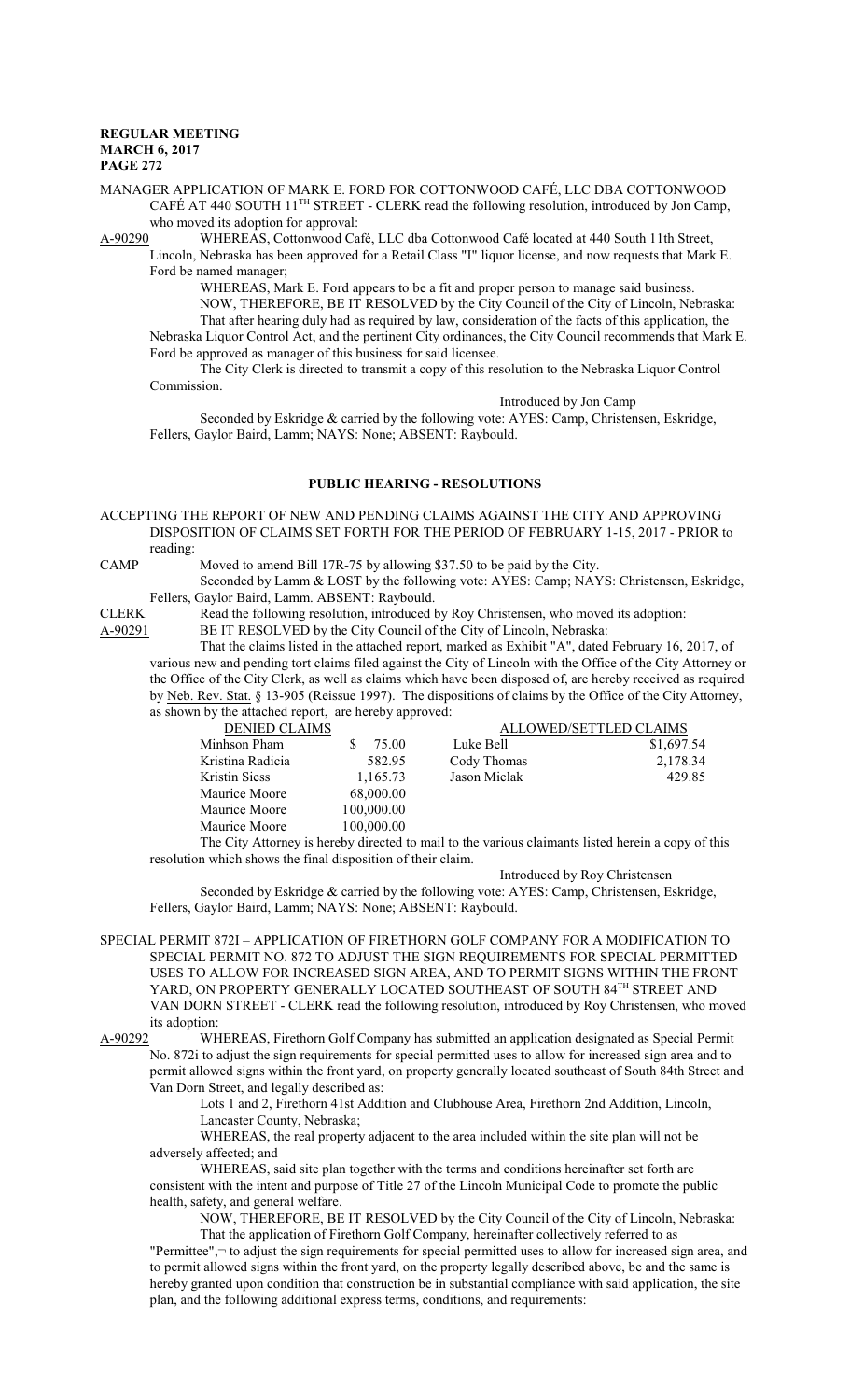1. This permit approves two freestanding signs associated with the outdoor recreation facilities to be located in the front yard, and approves an increase in the maximum allowed sign area for one sign from 20 to 32 square feet in area.

2. Before receiving building permits:

a. The Permittee shall cause to be prepared and submitted to the Planning Department a revised site plan including 3 copies with all required revisions as listed below:

i. Designate building envelopes for both signs so the specific locations of each are shown.

ii. Revise Note #11 to state: "SIGNS NEED NOT BE SHOWN ON THE SITE PLAN AND THE LOCATION AND SIZE WILL BE APPROVED AT THE TIME OF SIGN PERMITS IN COMPLIANCE WITH THE ZONING ORDINANCE, EXCEPT FOR THE SIGNS ASSOCIATED WITH THE OUTDOOR RECREATION FACILITIES AND AS MODIFIED IN THE WAIVER TABLE. THE PLANNING DIRECTOR CAN APPROVE MINOR MODIFICATIONS TO THE LOCATION OF THE SIGN ENVELOPES FOR THE OUTDOOR RECREATION FACILITIES AT THE TIME OF SIGN PERMIT, NO AMENDMENT TO THE SPECIAL PERMIT IS REQUIRED." iii. Modify the last note in the Waiver Table to state: "TO ALLOW TWO ADDITIONAL SIGNS IN THE FRONT YARD SETBACK AS SHOWN FOR THE RESORT AND THE CLUBHOUSE, AND TO ALLOW THE SIGN FOR THE RESORT TO HAVE THE MAXIMUM ALLOWED SIGN AREA INCREASED FROM 20 TO 32 SQUARE FEET IN AREA."

b. Provide verification from the Register of Deeds that the letter of acceptance as required by the approval of the special permit has been recorded.

3. All development and construction must substantially comply with the approved plans.

4. All privately-owned improvements are to be maintained by the owner or an appropriately established owners association approved by the City.

5. The physical location of all setbacks and yards, buildings, parking and circulation elements, and similar matters must be in substantial compliance with the location of said items as shown on the approved site plan.

6. The terms, conditions, and requirements of this resolution shall run with the land and be binding on the Permittee, its successors, and assigns.

7. The Permittee shall sign and return the letter of acceptance to the City Clerk. This step should be completed within 60 days following the approval of the special permit. The City Clerk shall file a copy of the resolution approving the special permit and the letter of acceptance with the Register of Deeds, filing fees therefor to be paid in advance by the Permittee. Building permits will not be issued unless the letter of acceptance has been filed.

8. The site plan as approved with this resolution voids and supersedes all previously approved site plans, however the terms and conditions of all prior resolutions approving this Combined Special Permit/Use Permit remain in full force and effect except as specifically amended by this resolution. Introduced by Roy Christensen

Seconded by Eskridge & carried by the following vote: AYES: Camp, Christensen, Eskridge, Fellers, Gaylor Baird, Lamm; NAYS: None; ABSENT: Raybould.

AUTHORIZING THE MAYOR TO EXECUTE AN AGREEMENT BETWEEN THE CITY OF LINCOLN AND THE STATE OF NEBRASKA DEPARTMENT OF ROADS (NDOR) SO THAT FEDERAL FUNDS MAY BE USED FOR CONSTRUCTION AND CONSTRUCTION ENGINEERING OF THE OLD CHENEY ROAD, 40<sup>TH</sup> STREET TO HIGHWAY 2 PAVEMENT REPAIR PROJECT - PRIOR to reading: FELLERS Moved to amend Bill 17R-71 as follows:

- 1. On line 7 after the work " bids", insert the following: "on March 2, 2017";
- 2. On line 7 after the works "work and", insert the words: <u>" selected MTZ Construction</u>,
- LLC as" and strike the words "shall select a contractor based upon a determination of";
- 3. On line 11 after the word "of", insert words: "MTZ Construction, LLC" and strike the words "the above mentioned contractor".

Seconded by Christensen & carried by the following vote: AYES: Camp, Christensen, Eskridge, Fellers, Gaylor Baird, Lamm; NAYS: None; ABSENT: Raybould

CLERK Read the following resolution, introduced by Roy Christensen, who moved its adoption:

A-90293 WHEREAS, the City of Lincoln adopted Resolution No. A-89167 on August 12, 2015 approving a Program Agreement between the City of Lincoln and the State of Nebraska Department of Roads for the use of Federal Surface Transportation Program Funds for construction and construction engineering of Old

Cheney Road, 40th Street to Highway 2 Pavement Repair Project, City Project No. 540041, State Project No. LCLC-5202(9), CN 13315; and

WHEREAS, the State and City received bids on March 2, 2017 for the proposed work and selected MTZ Construction, LLC as shall select a contractor based upon a determination of the lowest responsible bidder.

NOW, THEREFORE, BE IT RESOLVED by the City Council of the City of Lincoln, Nebraska:

That the City concurs in the selection of MTZ Construction, LLC the above mentioned contractor; that the City does not desire to perform the work with its own forces in lieu of performing the work by the contract method; and hereby authorizes the Mayor to execute the construction contract on behalf of the City.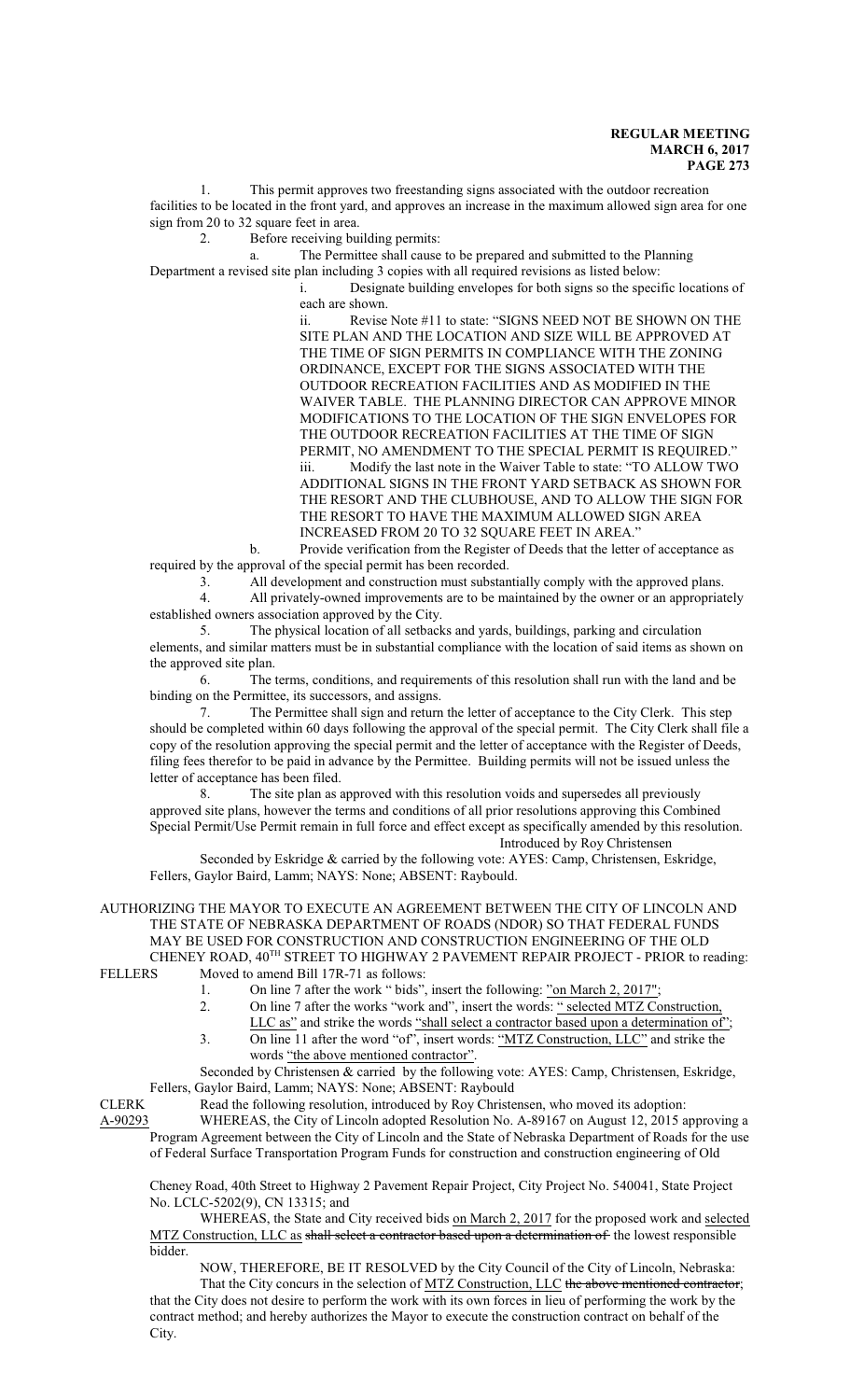The City Clerk is directed to return the executed copies of the Agreements to Erika Nunes, Engineering Services, Public Works & Utilities, for transmittal and execution by the State Department of Roads.

Introduced by Roy Christensen Seconded by Eskridge & carried by the following vote: AYES: Camp, Christensen, Eskridge, Fellers, Gaylor Baird, Lamm; NAYS: None; ABSENT: Raybould.

APPROVING A CONSTRUCTION ENGINEERING SERVICES TASK ORDER AGREEMENT BETWEEN THE CITY OF LINCOLN AND ALFRED BENESCH AND COMPANY FOR THE OLD CHENEY ROAD, 40 TH STREET TO HIGHWAY 2 PAVEMENT REPAIR PROJECT. CITY PROJECT NO. 540041. STATE PROJECT NO. LCLC-5202(9), CN 13315 - CLERK read the following resolution, introduced by Roy Christensen, who moved its adoption:

A-90294 WHEREAS, City of Lincoln is developing a transportation project for which it intends to obtain Federal funds;

WHEREAS, City of Lincoln as a sub-recipient of Federal-Aid funding is charged with the responsibility of expending said funds in accordance with Federal, State, and local laws, rules, regulations, policies, and guidelines applicable to the funding of the Federal-aid project;

WHEREAS, City of Lincoln and Alfred Benesch and Company wish to enter into a Construction Engineering Services Task Order Agreement to provide Preliminary Engineering Services for the Federalaid project.

BE IT RESOLVED by the City Council of the City of Lincoln, Nebraska:

That the attached Construction Engineering Services Task Order Agreement between the City of Lincoln and Alfred Benesch and Company for engineering services for the Old Cheney Road, 40th Street to Highway 2 Pavement Repair project, State Project No. LCLC-5202(9), Control No. 13315, in accordance with the terms and conditions contained in said Agreement, is hereby approved and the Mayor is authorized to execute the same on behalf of the City of Lincoln.

The City Clerk is directed to return the executed copies of the Agreement to Erika Nunes, Engineering Services, Public Works and Utilities Department, for transmittal and execution by the State Department of Roads.

Introduced by Roy Christensen

Seconded by Eskridge & carried by the following vote: AYES: Camp, Christensen, Eskridge, Fellers, Gaylor Baird, Lamm; NAYS: None; ABSENT: Raybould.

MISCELLANEOUS 16006 – DECLARING THE "NORTH COTNER BOULEVARD AND P STREET REDEVELOPMENT AREA" WHICH CONSISTS OF APPROXIMATELY 11.6 ACRES OF LAND, GENERALLY BOUNDED BY P STREET, COTNER BOULEVARD, NORTH 56 TH STREET, AND R STREET, ALONG WITH ADJACENT STREET RIGHTS-OF-WAY IN SOUTH 56<sup>th</sup> STREET, P AND R STREETS, AND NORTH COTNER BOULEVARD, AS BLIGHTED AND SUBSTANDARD - CLERK read the following resolution, introduced by Roy Christensen, who moved its adoption:<br>A-90295 WHEREAS, it is desirable and in the public interest that the City of Lincoln, Nebraska,

WHEREAS, it is desirable and in the public interest that the City of Lincoln, Nebraska, a municipal corporation and a city of the primary class, undertake and carry out urban redevelopment projects in areas of the City which are determined to be substandard and blighted and in need of redevelopment; and

WHEREAS, Chapter 18, Article 21, Nebraska Reissue Revised Statutes of 1943, as amended, known as the Community Development Law, is the urban renewal and redevelopment law for the State of Nebraska and prescribes the requirements and procedures for the planning and implementation of urban redevelopment projects; and

WHEREAS, the City, in accordance with its Home Rule Charter and the laws of the State of Nebraska applicable to cities of the primary class, has duly prepared and approved a general plan for the development of the City known as its Comprehensive Plan, all as required by Section 18-2110, R.R.S. 1943; and

WHEREAS, this Council has received and duly considered evidence relating to the present condition of the North Cotner Boulevard and P Street Redevelopment Area, generally bounded by P Street, Cotner Boulevard, North 56th Street, and R Street, along with adjacent street rights-of-way in South 56th Street, P and R Streets, and North Cotner Boulevard, as shown and described on Attachment "A" (entitled North Cotner Boulevard and P Street Redevelopment Area Blight and Substandard Determination Study); and

WHEREAS, this Council has received and duly considered other evidence, including evidence relating to the scope and limitations of the nearby redevelopment plans in the area, and the inability of the other plans to effectively remedy the substandard and blighted conditions;

WHEREAS, Article 8, Section 12 of the Constitution of the State of Nebraska requires that said area must be found to be both substandard and blighted in order for tax increment financing to be used in said area; and

WHEREAS, Section 18-2109, R.R.S. 1943, as amended, requires that prior to the preparation by the City of an urban redevelopment plan for a redevelopment project for the North Cotner Boulevard and P Street Redevelopment Area, this Council as governing body of the City, by resolution, after review and recommendation from the Lincoln City - Lancaster County Planning Commission, find and determine that said area is both a substandard and blighted area as defined in said Community Development Law, and in need of redevelopment; and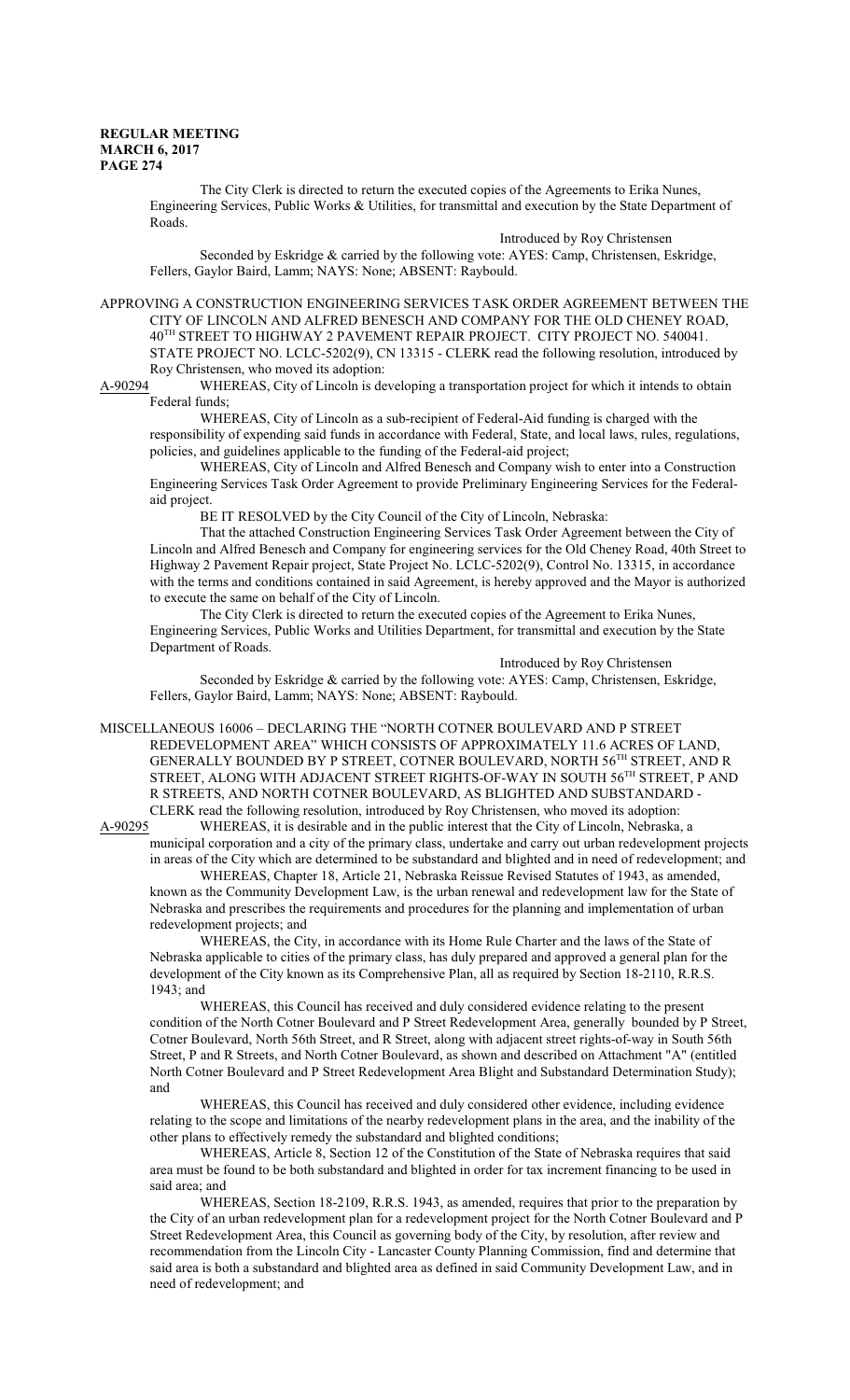WHEREAS, on January 20, 2017, notice of public hearing was mailed, postage prepaid, to the president or chairperson of the governing body of each county, school district, community college, educational service unit, and natural resource district in which the real property subject to such plan is located and whose property tax receipts would be directly affected and to all registered neighborhood associations located in whole or in part within a one mile radius of the area to be redeveloped setting forth the time, date, place, and purpose of the public hearing to be held on February 1, 2017, before the Lincoln City - Lancaster County Planning Commission regarding the proposed determination that the North Cotner Boulevard and P Street Redevelopment Area be declared a blighted and substandard area as defined in the Nebraska Community Development Law, a copy of said notice and list of said registered neighborhood associations having been attached hereto as Attachment "B" and "C" respectively; and

WHEREAS, the Lincoln City - Lancaster County Planning Commission on February 1, 2017 recommended that the North Cotner Boulevard and P Street Redevelopment Area be found to be both a substandard and blighted area as defined in said Community Development Law and the evidence demonstrates that said North Cotner Boulevard and P Street Redevelopment Area as shown and described on Attachment "A" constitutes both a substandard and blighted area as defined in said Community Development Law, which area is in need of redevelopment.

WHEREAS, on February 17, 2017 a notice of public hearing was mailed, postage prepaid, to the foregoing governing bodies and registered neighborhood associations setting forth the time, date, place, and purpose of the public hearing before the City Council to be held on March 6, 2017 regarding the proposed determination that the North Cotner Boulevard and P Street Redevelopment Area be declared a blighted and substandard area as defined in the Nebraska Community Development Law, a copy of said notice having been attached hereto as Attachment "D"; and

WHEREAS, on February 17, 2017 and February 24, 2017 a notice of public hearing was published in the Lincoln Journal Star newspaper, setting forth the time, date, place, and purpose of the public hearing to be held on March 6, 2017 regarding the proposed determination that the North Cotner Boulevard and P Street Redevelopment Area be declared a blighted and substandard area as defined in the Nebraska Community Development Law, a copy of such notice having been attached hereto and marked as Attachment "E"; and

WHEREAS, on March 6, 2017 in the City Council Chambers of the County-City Building, 555 South 10th Street, Lincoln, Nebraska, the City Council held a public hearing relating to the proposed determination that the North Cotner Boulevard and P Street Redevelopment Area be declared a blighted and substandard area as defined in the Nebraska Community Development Law and all interested parties were afforded at such public hearing a reasonable opportunity to express their views respecting said proposed plan; and

WHEREAS, the City Council has duly considered all statements made and materials submitted relating to said proposed determination.

NOW, THEREFORE, BE IT RESOLVED by the City Council of the City of Lincoln, Nebraska:

1. That it is hereby found and determined that substandard and blighted conditions exist as set forth and discussed in Attachment "A" (entitled North Cotner Boulevard and P Street Redevelopment Area Blight and Substandard Determination Study) attached hereto and incorporated herein as though fully set forth verbatim.

2. That it is hereby found and determined that the North Cotner Boulevard and P Street Redevelopment Area as shown and described on Attachment "A", constitutes both a substandard and blighted area as defined by subsections (10) and (11), respectively, of Section 18-2103, R.R.S. 1943, as amended, and that said area is in need of redevelopment.

3. That it is hereby found and determined that said area is an eligible site for redevelopment projects under the provision of Chapter 18, Article 21, Nebraska Revised Statutes of 1943, as amended. 4. That the elimination of said substandard and blighted conditions under the authority of the

Community Development Law is found to be a public purpose and in the public interest.

5. That such substandard and blighted conditions are beyond remedy and control solely by regulatory process and the exercise of police power and cannot be dealt with effectively by the ordinary operations or private enterprise without the aid provided by the Community Development Law, specifically including Tax Increment Financing.

BE IT FURTHER RESOLVED that the Department of Urban Development as the duly designated community development agency for the City of Lincoln is hereby authorized and directed to immediately proceed with the preparation of a new redevelopment plan and associated projects for the North Cotner Boulevard and P Street Redevelopment Area, which plan shall be prepared in accordance with the requirements and procedures of said Chapter 18, Article 21, for ultimate review and consideration by this Council.

Introduced by Roy Christensen

Seconded by Eskridge & carried by the following vote: AYES: Camp, Christensen, Eskridge, Fellers, Gaylor Baird, Lamm; NAYS: None; ABSENT: Raybould.

APPROVING AN AMENDMENT TO THE 18TH AND P REDEVELOPMENT PROJECT IN THE ANTELOPE VALLEY REDEVELOPMENT PLAN TO AMEND THE PROJECT AREA BY REMOVING THE SOUTH HALF OF THE BLOCK AND VACATED EAST-WEST ALLEY ON THE BLOCK GENERALLY BOUNDED BY O STREET, P STREET, 18 TH STREET, AND ANTELOPE VALLEY PARKWAY - CLERK read the following resolution, introduced by Roy Christensen, who moved its adoption: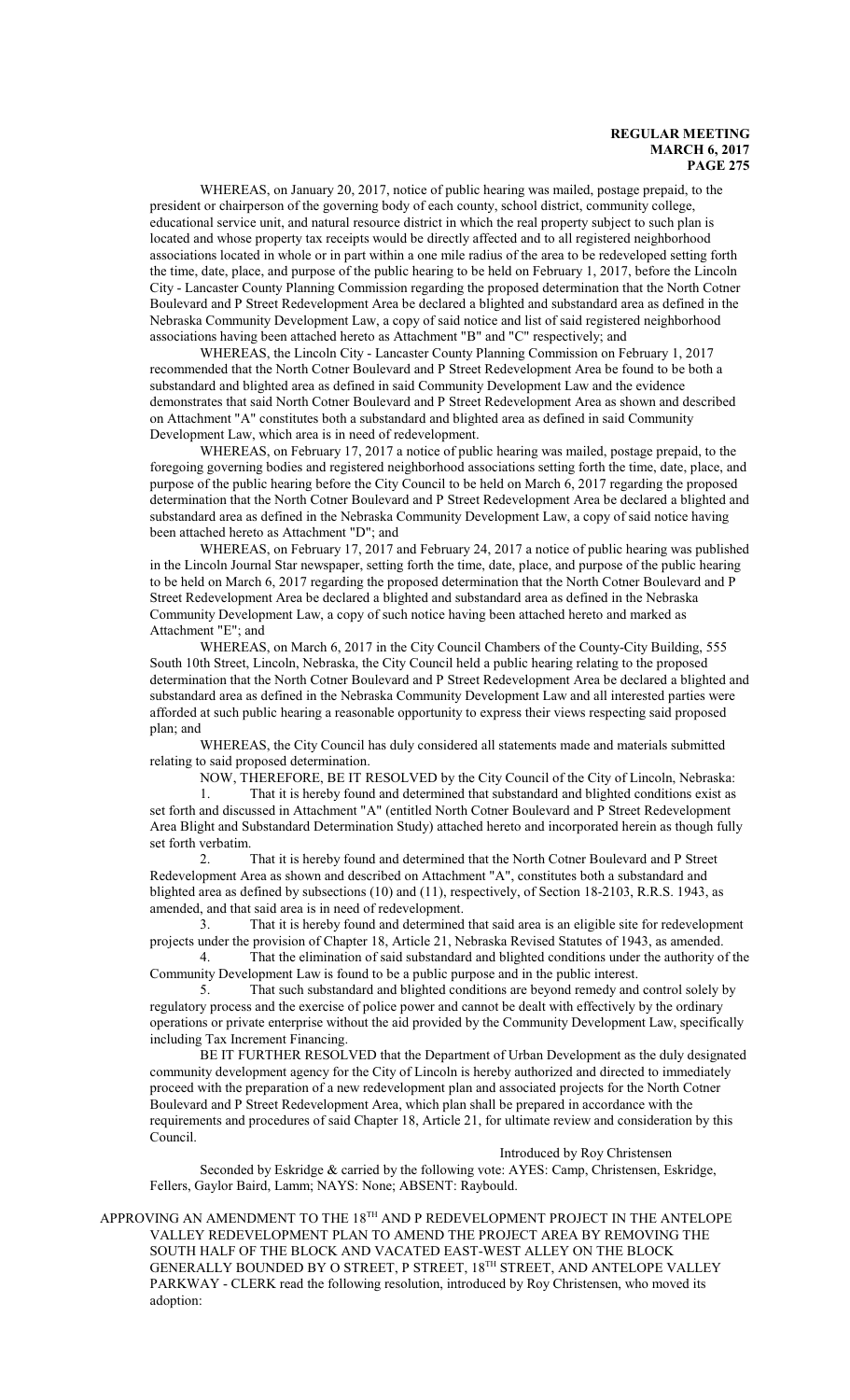A-90296 A Resolution amending Attachment A attached to Resolution No. A-88642 establishing the 18th & P Multifamily Redevelopment Project within the Antelope Valley Redevelopment Plan to remove Lots 7- 16, Block 29, Kinney's O Street Addition and the adjacent vacated east-west alley in said Block 29 from the description of the real property constituting the project area.

WHEREAS, Resolution No. A-88642 adopted by the City Council on November 17, 2014 established the 18th & P Multifamily Redevelopment Project as described in the document entitled "Antelope Valley Redevelopment Plan for the 18th & P Multifamily Redevelopment Project" attached to Resolution No. A-88642 as Attachment A.

WHEREAS, the project area as described and shown in Attachment A includes Lots 2-16, Block 29, Kinney's O Street Addition.

WHEREAS, the 18th & P Multifamily Redevelopment Project called for the assembly of private property by the Redeveloper and redevelopment of a portion of three (3) underutilized blocks with existing surface parking lots and deteriorating structures into three residential buildings on two of the blocks and a multi-story parking garage facility on the north half of the third block (i.e. Block 29, Kinney's O Street Addition).

WHEREAS, since the assembly of private property by the Redeveloper did not include the south half of Block 29, Kinney's O Street Addition and the adjacent vacated east-west alley in said Block 2, the Project Area for the 18th & P Multifamily Redevelopment Project should be revised to remove the Lots 7- 16, Block 29, Kinney's O Street Addition (i.e. S ½ of Block 29) and the adjacent vacated east-west alley from the real properties included within the project area.

NOW, THEREFORE, BE IT RESOLVED by the City Council of the City of Lincoln, Nebraska that the project area description of the 18th & P Multifamily Redevelopment Project in Attachment A attached to Resolution No. A-88642 be amended to read as follows:

The Project area includes the following real property:

Lot 1, Hancock Addition; Lots A-D, Mickey's Subdivision; Lots 1-2 and Lots 11-12, Block 11; Lots 8-11, Block 12; and Lots 2-6, Block 29, Kinney's O Street Addition, and adjacent rights-of-way to the blocks, including the proposed vacated rights-of-way as shown on the project area exhibit.

BE IT FURTHER RESOLVED that the project area exhibit included within Attachment A be revised to remove Lots 7-16, Block 29, Kinney's O Street Addition and the vacated east-west alley in said Block 29 from the project area.

Introduced by Roy Christensen

Seconded by Eskridge & carried by the following vote: AYES: Camp, Christensen, Eskridge, Fellers, Gaylor Baird, Lamm; NAYS: None; ABSENT: Raybould.

#### APPROVING AN AMENDMENT TO THE ASPEN HEIGHTS REDEVELOPMENT PROJECT

REDEVELOPMENT AGREEMENT BETWEEN BRECKENRIDGE GROUP LINCOLN, LLC AND THE CITY OF LINCOLN TO AMEND THE REDEVELOPMENT AREA BY REMOVING THE SOUTH HALF OF THE BLOCK AND VACATED EAST-WEST ALLEY ON THE BLOCK GENERALLY BOUNDED BY O STREET, P STREET, 18 TH STREET, AND ANTELOPE VALLEY PARKWAY - CLERK read the following resolution, introduced by Roy Christensen, who moved its adoption:

A-90297 BE IT RESOLVED by the City Council of the City of Lincoln, Nebraska:

That the attached Amendment No. 1 to the Redevelopment Agreement for Aspen Heights between the City of Lincoln, Nebraska and Breckenridge Group Lincoln, Nebraska, LLC, amending the Redevelopment Agreement approved by Resolution No. A-88699, to amend the redevelopment area by removing the south half of the block and vacated east west alley on the block generally bounded by O Street, P Street, 18th Street, and Antelope Valley Parkway, is hereby approved and accepted and the Mayor is authorized to execute said Amendment No. 1 to the Redevelopment Agreement on behalf of the City. The City Clerk is directed to return one fully executed copy of the Amendment to Wynn Hjermstad for transmittal to Breckenridge Group Lincoln, Nebraska, LLC.

Introduced by Roy Christensen Seconded by Eskridge & carried by the following vote: AYES: Camp, Christensen, Eskridge,

Fellers, Gaylor Baird, Lamm; NAYS: None; ABSENT: Raybould.

# **PUBLIC HEARING ORDINANCES - 2ND READING & RELATED RESOLUTIONS**

ANNEXATION 17001 – AMENDING THE LINCOLN CORPORATE LIMITS MAP BY ANNEXING APPROXIMATELY 2.07 ACRES OF PROPERTY GENERALLY LOCATED SOUTHWEST OF SOUTH CODDINGTON AVENUE AND WEST VAN DORN STREET - CLERK read an ordinance, introduced by Roy Christensen, annexing and including the below described land as part of the City of Lincoln, Nebraska and amending the Corporate Limits Map attached to and made a part of Ordinance No. 18208, to reflect the extension of the corporate limits boundary of the City of Lincoln, Nebraska established and shown thereon, the second time.

AMENDING CHAPTER 10.06 OF THE LINCOLN MUNICIPAL CODE RELATING TO ADMINISTRATION AND ENFORCEMENT BY AMENDING SECTION 10.06.070 TO ALLOW VOLUNTEER CROSSING GUARDS TO ASSIST CHILDREN IN CROSSING STREETS BY ADDING CLARIFYING LANGUAGE AND REPEALING SECTION 10.06.070 OF THE LINCOLN MUNICIPAL CODE AS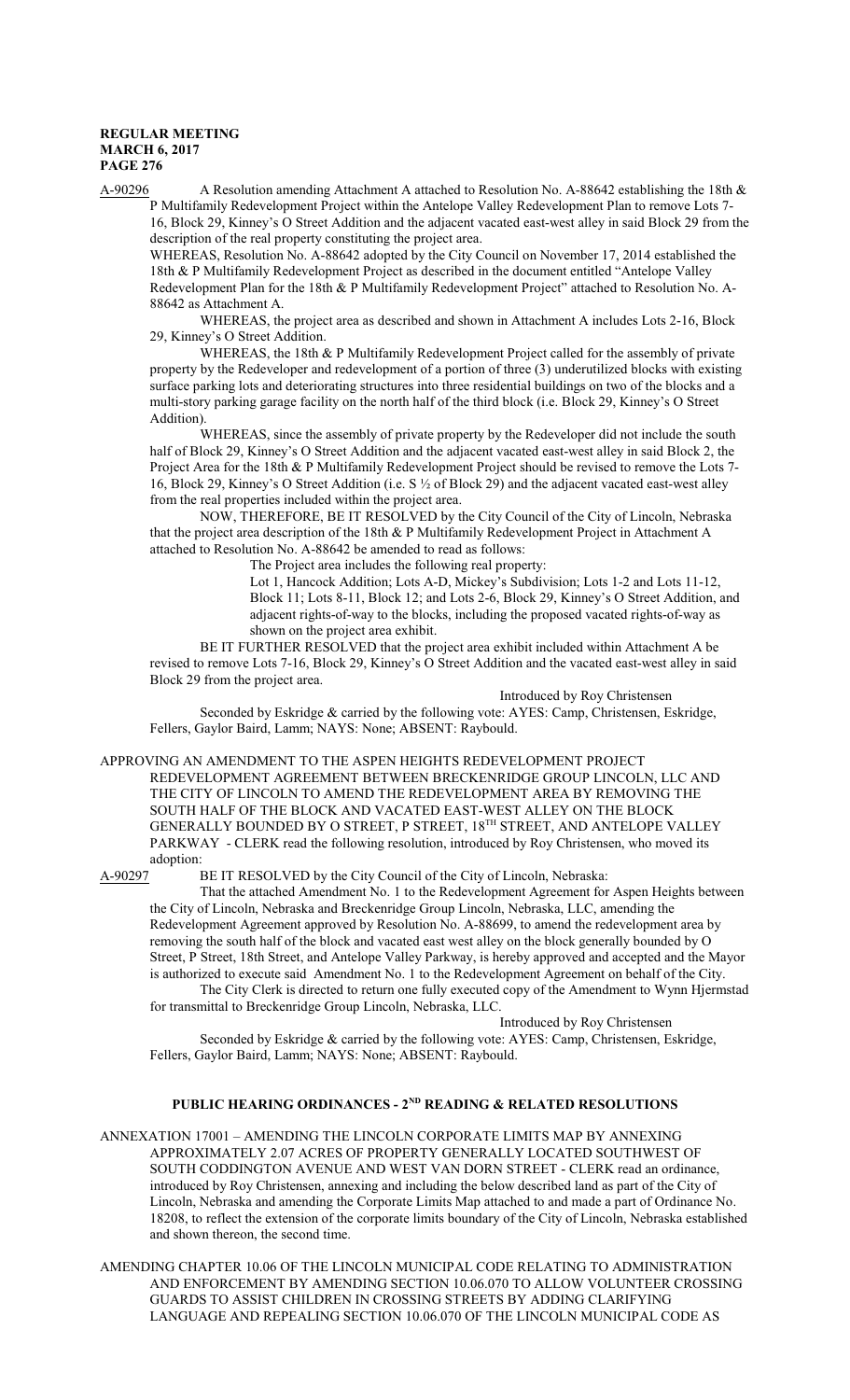HITHERTO EXISTING - CLERK read an ordinance, introduced by Roy Christensen, amending Section 10.06.070 of the Lincoln Municipal Code to allow volunteer crossing guards to assist children in crossing streets by adding clarifying language and repealing Sections 10.06.070 of the Lincoln Municipal Code as hitherto existing, the second time.

- APPROVING THE TRANSFER OF CASH AND APPROPRIATIONS FOR WILLARD COMMUNITY CENTER CAPITAL CAMPAIGN FOR RENOVATIONS. (RELATED ITEMS: 17-28, 17R-65) - CLERK read an ordinance, introduced by Roy Christensen, approving the transfer of cash and appropriations for Willard Community Center Capital Campaign for renovations, the second time
- APPROVING THE CONTRACT FOR SERVICES BETWEEN WILLARD COMMUNITY CENTER AND THE CITY OF LINCOLN, NEBRASKA TO PROVIDE \$100,000 TO THE WILLARD COMMUNITY CENTER BY APRIL 15, 2017 TO SUPPORT THE CENTER'S RENOVATION PROJECT OF ITS FACILITY LOCATED AT 1245 FOLSOM STREET. (RELATED ITEMS: 17-28, 17R-65) (ACTION DATE: 3/13/17)
- COMP. PLAN AMENDMENT 16006 AMENDING THE 2040 LINCOLN-LANCASTER COUNTY COMPREHENSIVE PLAN TO CHANGE THE FUTURE LAND USE PLAN, TO MODIFY GROWTH TIERS AND FUTURE LAND USE, ON PROPERTY GENERALLY LOCATED AT NORTH 7TH STREET AND ALVO ROAD. (RELATED ITEMS: 17R-70, 17-31, 17R-66, 17-32) (ACTION DATE: 3/13/17) - PRIOR to reading:
- CHRISTENSEN Moved to continue Public Hearing with Action 1 week to 03/13/17. Seconded by Lamm & carried by the following vote: AYES: Camp, Christensen, Eskridge, Fellers, Gaylor Baird, Lamm; NAYS: None; ABSENT: Raybould.
- ANNEXATION 16015 AMENDING THE LINCOLN CORPORATE LIMITS MAP BY ANNEXING APPROXIMATELY 35.55 ACRES OF PROPERTY GENERALLY LOCATED AT NORTH 7TH STREET AND ALVO ROAD. (RELATED ITEMS: 17R-70, 17-31, 17R-66, 17-32) - PRIOR to reading: CHRISTENSEN Moved to continue Public Hearing with Action 1 week to 03/13/17.
- Seconded by Lamm & carried by the following vote: AYES: Camp, Christensen, Eskridge, Fellers, Gaylor Baird, Lamm; NAYS: None; ABSENT: Raybould.
- CLERK Read an ordinance, introduced by Roy Christensen, annexing and including the below described land as part of the 2 City of Lincoln, Nebraska and amending the Corporate Limits Map attached to and made a part of Ordinance No. 18208, to reflect the extension of the corporate limits boundary of the City of Lincoln, Nebraska established and shown thereon, the second time.
- APPROVING A CONDITIONAL ANNEXATION AND ZONING AGREEMENT BETWEEN THE CITY OF LINCOLN, NEBRASKA AND LONE TREE HOLDINGS, LLC FOR THE DEVELOPMENT AND ANNEXATION OF PROPERTY GENERALLY LOCATED AT NORTH  $7^{\rm TH}$  STREET AND ALVO ROAD. (RELATED ITEMS: 17R-70, 17-31, 17R-66, 17-32) (ACTION DATE: 3/13/17) - PRIOR to reading:
- CHRISTENSEN Moved to continue Public Hearing with Action 1 week to 03/13/17. Seconded by Lamm & carried by the following vote: AYES: Camp, Christensen, Eskridge, Fellers, Gaylor Baird, Lamm; NAYS: None; ABSENT: Raybould.
- CHANGE OF ZONE 16041 APPLICATION OF LEGACY HOMES, LLC FOR A CHANGE OF ZONE FROM AG AGRICULTURAL DISTRICT TO R-3 RESIDENTIAL DISTRICT ON PROPERTY GENERALLY LOCATED AT NORTH 7TH STREET AND ALVO ROAD (RELATED ITEMS: 17R-70, 17-31, 17R-66, 17-32) - PRIOR to reading:
- CHRISTENSEN Moved to continue Public Hearing with Action 1 week to 03/13/17. Seconded by Lamm & carried by the following vote: AYES: Camp, Christensen, Eskridge, Fellers, Gaylor Baird, Lamm; NAYS: None; ABSENT: Raybould.
- CLERK Read an ordinance, introduced by Roy Christensen, amending the Lincoln Zoning District Maps adopted by reference and made a part of Title 27 of the Lincoln Municipal Code, pursuant to Section 27.05.020 of the Lincoln Municipal Code, by changing the boundaries of the districts established and shown thereon, the second time.
- CHANGE OF ZONE 08010A APPLICATION OF JLI WEST, INC. TO AMEND THE WOODSIDE VILLAGE PLANNED UNIT DEVELOPMENT, FORMERLY KNOWN AS HUB HALL HEIGHTS COMMERCIAL CENTER, TO ADD A MAXIMUM OF 275 APARTMENT UNITS TO THE COMMERCIAL CENTER AND REDUCE THE OVERALL COMMERCIAL AREA, WITH A DEVELOPMENT PLAN WHICH PROPOSES TO MODIFY STANDARDS OF THE UNDERLYING ZONING DISTRICT, ON PROPERTY GENERALLY LOCATED AT NORTHWEST 48<sup>TH</sup> STREET AND WEST HOLDREGE STREET (RELATED ITEMS: 17-33, 17R-67) - CLERK read an ordinance, introduced by Roy Christensen, amending Ordinance No. 19083 which (1) transferred: a tract of land composed of a portion of Outlot 'C', Hub Hall Heights 1st Addition, located in the southeast quarter of section 18, township 10 north, range 6 east of the 6th P.M., City of Lincoln, Lancaster County, Nebraska, and more particularly described as follows, the second time.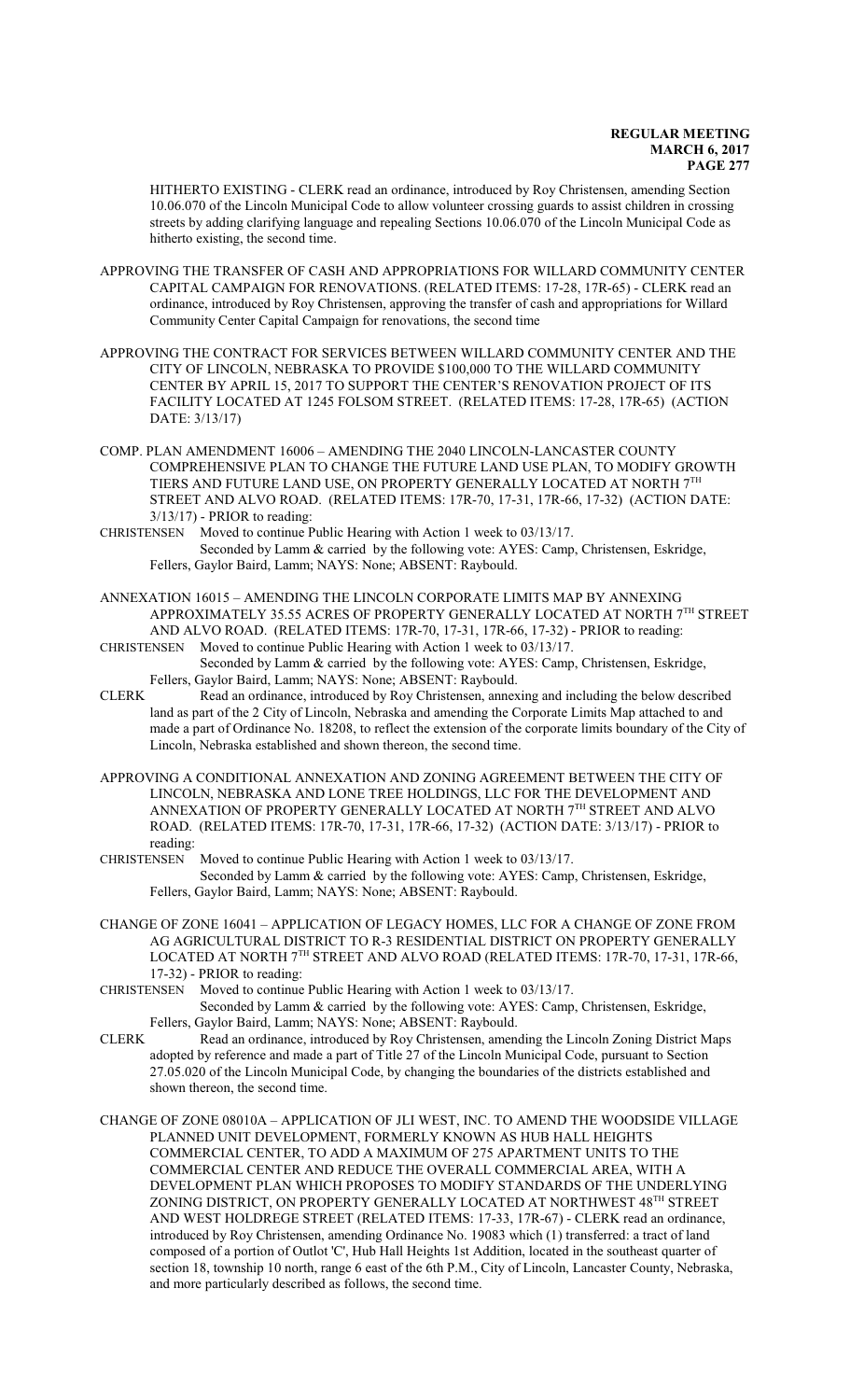APPROVING AMENDMENT NO. 1 TO THE HUB HALL HEIGHTS CONDITIONAL ANNEXATION AND ZONING AGREEMENT BETWEEN JLI WEST, INC. AND THE CITY OF LINCOLN, NEBRASKA TO DEVELOP THE PROPERTY WITHIN THE HUB HALL HEIGHTS COMMUNITY PLAN AND HUB HALL HEIGHTS COMMERCIAL CENTER PLANNED UNIT DEVELOPMENT WITH BUILDABLE LOTS ADJACENT TO WEST HOLDREGE STREET ON PROPERTY GENERALLY LOCATED NORTHEAST OF NORTHWEST  $48^{\text{\tiny{TH}}}$  STREET AND NORTH OF HOLDREGE STREET. (RELATED ITEMS: 17-33, 17R-67) (ACTION DATE: 3/13/17)

### **ORDINANCES - 3RD READING & RELATED RESOLUTIONS**

- APPROVING THE TRANSFER OF FUNDS FROM APPROVED APPROPRIATIONS INTO THE PARKS  $\&$ RECREATION DEPARTMENT HVAC PROJECT FUND #465 CIP FOR RENOVATION OF THE HVAC (HEATING, VENTILATION, AIR CONDITIONING) SYSTEM AT BELMONT RECREATION CENTER - PRIOR to reading:
- LAMM Moved to adopt the substitute ordinance attached hereto.
	- Seconded by Christensen & carried by the following vote: AYES: Camp, Christensen, Fellers Lamm; NAYS: Eskridge, Gaylor Baird; ABSENT: Raybould.
- CLERK Read an ordinance, introduced by Trent Fellers, approving the transfer of funds from approved appropriations into the Parks & Recreation Department HVAC Project Fund #465 CIP for renovation of the
- HVAC (heating, ventilation, air conditioning) system at Belmont Recreation Center, the third time. FELLERS Moved to pass the ordinance as amended.
	- Seconded by Christensen & carried by the following vote: AYES: Camp, Christensen,Fellers Lamm; NAYS: Eskridge, Gaylor Baird; ABSENT: Raybould.
		- The ordinance, being numbered **#20450**, is recorded in Ordinance Book 32.
- AMENDING CHAPTER 24.42 OF THE LINCOLN MUNICIPAL CODE RELATING TO REGULATION OF PROPERTY TRANSFERS WITH ON-SITE SYSTEMS BY AMENDING SECTION 24.42.070 TO REMOVE REVIEW FEE PROVISIONS AND REPEALING SECTION 24.42.070 OF THE LINCOLN MUNICIPAL CODE AS HITHERTO EXISTING - CLERK read an ordinance, introduced by Jane Raybould, amending Chapter 24.42 of the Lincoln Municipal Code relating to Regulation of Property Transfers With On-site Wastewater Treatment Systems by amending Section 24.42.070 to amend provisions related to when the review fee is to be collected, the third time.
- CHRISTENSEN Moved to pass the ordinance as read.
	- Seconded by Eskridge & carried by the following vote: AYES: Camp, Christensen, Eskridge, Fellers, Gaylor Baird, Lamm; NAYS: None; ABSENT: Raybould.
		- The ordinance, being numbered **#20451**, is recorded in Ordinance Book 32.
- AMENDING CHAPTER 8.20 OF THE LINCOLN MUNICIPAL CODE RELATING TO LINCOLN FOOD CODE BY AMENDING SECTION 8.20.050 TO ADOPT THE STATE FOOD CODE AND REPEALING SECTION 8.20.050 OF THE LINCOLN MUNICIPAL CODE AS HITHERTO EXISTING - CLERK read an ordinance, introduced by Jane Raybould, amending Chapter 8.20 of the Lincoln Municipal Code relating to Lincoln Food Code by amending Section 8.20.050 to adopt the most recently adopted State Food Code, the third time.
- CHRISTENSEN Moved to pass the ordinance as read.
	- Seconded by Eskridge & carried by the following vote: AYES: Camp, Christensen, Eskridge, Fellers, Gaylor Baird, Lamm; NAYS: None; ABSENT: Raybould.
		- The ordinance, being numbered **#20452**, is recorded in Ordinance Book 32.
- ANNEXATION 16009 AMENDING THE LINCOLN CORPORATE LIMITS MAP BY ANNEXING APPROXIMATELY 30.33 ACRES OF PROPERTY GENERALLY LOCATED AT NORTH  $70^{\mathrm{TH}}$ STREET AND ARBOR ROAD. (RELATED ITEMS: 17-24, 17-25, 17R-62) - CLERK read an ordinance, introduced by Jane Raybould, annexing and including the below described land as part of the City of Lincoln, Nebraska and amending the Corporate Limits Map attached to and made a part of Ordinance No. 18208, to reflect the extension of the corporate limits boundary of the City of Lincoln, Nebraska established and shown thereon, the third time.
- CHRISTENSEN Moved to pass the ordinance as read.
	- Seconded by Eskridge & carried by the following vote: AYES: Camp, Christensen, Eskridge, Fellers, Gaylor Baird, Lamm; NAYS: None; ABSENT: Raybould. Lamm.
		- The ordinance, being numbered **#20453**, is recorded in Ordinance Book 32.
- CHANGE OF ZONE 16031 APPLICATION OF DWAINE SCOTT ROGGE, HANOVER II, LLC, HANOVER III, LLC, AND RF PROPERTIES, INC. FOR A CHANGE OF ZONE FROM AG AGRICULTURAL DISTRICT TO I-2 INDUSTRIAL PARK DISTRICT ON PROPERTY GENERALLY LOCATED AT NORTH 70 TH STREET AND ARBOR ROAD. (RELATED ITEMS: 17-24, 17-25, 17R-62)- CLERK read an ordinance, introduced by Jane Raybould, amending the Lincoln Zoning District Maps adopted by reference and made a part of Title 27 of the Lincoln Municipal Code, pursuant to Section 27.05.020 of the Lincoln Municipal Code, by changing the boundaries of the districts established and shown thereon, the third time.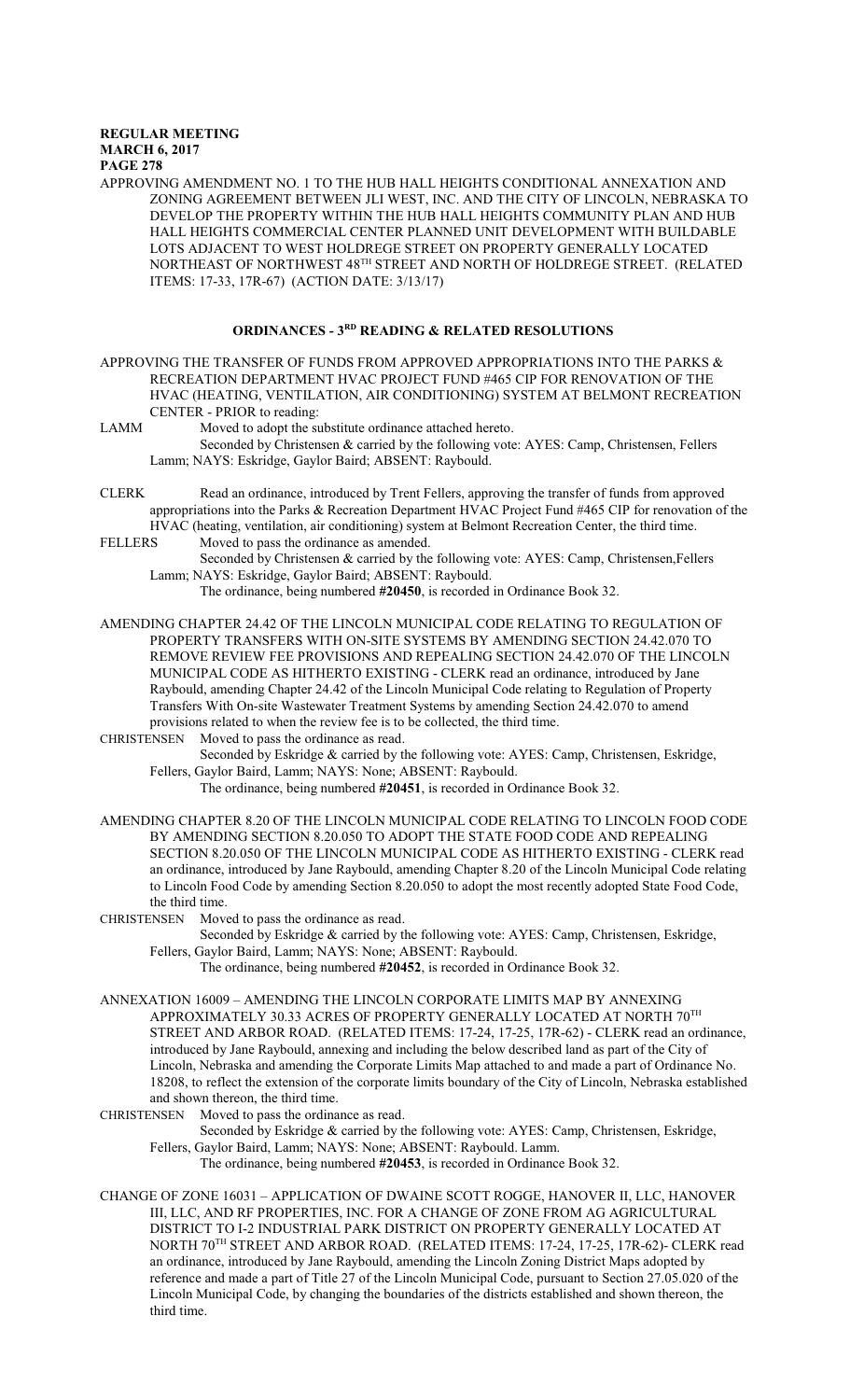CHRISTENSEN Moved to pass the ordinance as read.

Seconded by Eskridge & carried by the following vote: AYES: Camp, Christensen, Eskridge, Fellers, Gaylor Baird, Lamm; NAYS: None; ABSENT: Raybould..

The ordinance, being numbered **#20454**, is recorded in Ordinance Book 32.

APPROVING A CONDITIONAL ANNEXATION AND ZONING AGREEMENT BETWEEN THE CITY OF LINCOLN, NEBRASKA, DWAINE SCOTT ROGGE, HANOVER II, LLC, HANOVER III, LLC, AND RF PROPERTIES, INC. FOR THE DEVELOPMENT AND ANNEXATION OF PROPERTY GENERALLY LOCATED AT NORTH  $70^{\rm TH}$  STREET AND ARBOR ROAD. (RELATED ITEMS: 17-24, 17-25, 17R-62) (ACTION DATE: 3/6/17) - CLERK read the following resolution, introduced by Jane Raybould, Roy Christensen moved its adoption:

A-90298 BE IT RESOLVED by the City Council of the City of Lincoln, Nebraska:

That the Conditional Annexation and Zoning Agreement which is attached hereto, marked as Attachment "A" and made a part hereof by reference, by and among the City of Lincoln, Nebraska and the following Property Owners, Dwaine Scott Rogge, Hanover II, LLC, Hanover III, LLC, and RF Properties, Inc., the owners of property ("Property") generally located at North 70th Street and Arbor Road and legally described as Lots 27, 31, 47, 48, and 49 of Irregular Tracts, all located in the Southeast Quarter of Section 28, Township 11 North, Range 7 East of the 6th P.M., Lancaster County, Nebraska, relating to the annexation of portions of the Property; re-zoning portions of the Property from AG Agricultural District to I-2 Industrial Park District; and approving a preliminary plat for the Property known as Rogge Square, as set out in the Agreement is hereby approved and the Mayor is authorized to execute the Conditional Annexation and Zoning Agreement on behalf of the City.

BE IT FURTHER RESOLVED that the City Clerk is directed to return the original and one fully executed copy of the Conditional Annexation and Zoning Agreement to Andrew Thierolf, Planning Department, for recording with the Register of Deeds and distribution to the Property Owners. Recording fees are to be paid in advance by the Property Owners.

BE IT FURTHER RESOLVED that the City Clerk is directed to forward a copy of this Agreement to Michaela Dugan, Impact Fee Administrator.

Introduced by Jane Raybould Seconded by Eskridge & carried by the following vote: AYES: Camp, Christensen, Eskridge, Fellers, Gaylor Baird, Lamm; NAYS: None; ABSENT: Raybould.

ANNEXATION 16008 – AMENDING THE LINCOLN CORPORATE LIMITS MAP BY ANNEXING APPROXIMATELY 5.12 ACRES OF PROPERTY GENERALLY LOCATED ON THE NORTH SIDE OF VAN DORN STREET, WEST OF SOUTH 91<sup>st</sup> STREET. (RELATED ITEMS: 17-26, 17R-63, 17R-61)- CLERK read an ordinance, introduced by Jane Raybould, annexing and including the below described land as part of the City of Lincoln, Nebraska and amending the Corporate Limits Map attached to and made a part of Ordinance No. 18208, to reflect the extension of the corporate limits boundary of the City of Lincoln, Nebraska established and shown thereon, the third time.

CHRISTENSEN Moved to pass the ordinance as read.

Seconded by Eskridge & carried by the following vote: AYES: Camp, Christensen, Eskridge, Fellers, Gaylor Baird, Lamm; NAYS: None; ABSENT: Raybould.

The ordinance, being numbered **#20455**, is recorded in Ordinance Book 32.

APPROVING THE ANNEXATION AGREEMENT FOR VAN DORN STREET COALITION BETWEEN JLW LP, CLAIR W. COOLEY AND LINDA COOLEY, ROGER H. GRAFF, MATODOL, LLC, DARYL LEE BOHAC AND KRISTIE A. BOHAC, CHRISTOPHER A. KIDWELL, AND THE CITY OF LINCOLN, NEBRASKA FOR THE PHASED DEVELOPMENT AND ANNEXATION OF PROPERTY GENERALLY LOCATED ON THE NORTH SIDE OF VAN DORN STREET, WEST OF SOUTH  $91^{\mathrm{ST}}$ STREET. (RELATED ITEMS: 17-26, 17R-63, 17R-61) (ACTION DATE: 3/6/17) - CLERK read the following resolution, introduced by Jane Raybould, Roy Christensen moved its adoption:

A-90299 BE IT RESOLVED by the City Council of the City of Lincoln, Nebraska:

1. That the Annexation Agreement for Van Dorn Street Coalition, which is attached hereto, marked as Attachment "A" and made a part hereof by reference, by and among JLW LP, Clair W. Cooley and Linda Cooley, Roger H. Graff, Matodol, LLC, Daryl Lee Bohac and Kristie A. Bohac, Christopher A. Kidwell (collectively the "Parcel Owners"), and the City of Lincoln, Nebraska, outlining certain conditions and understandings relating to the annexation of approximately 5.12 acres of property generally located on the north side of Van Dorn Street, west of South 91st Street, is approved.

2. That the Mayor is authorized to execute the Annexation Agreement for Van Dorn Street Coalition on behalf of the City.

3. That the City Clerk is directed to return one fully executed copy of this Agreement to Rick Peo, Chief Assistant City Attorney, for distribution to the Parcel Owners.

4. The City Clerk is directed to record the Annexation Agreement for Van Dorn Street Coalition with the Register of Deeds to be indexed against the properties listed in Attachment "A" to the Annexation Agreement, filing fees to be paid by the Parcel Owners.

5. The City Clerk is directed to forward a copy of this Agreement to Michaela Dugan, Impact Fee Administrator.

Introduced by Jane Raybould

Seconded by Eskridge & carried by the following vote: AYES: Camp, Christensen, Eskridge, Fellers, Gaylor Baird, Lamm; NAYS: None; ABSENT: Raybould.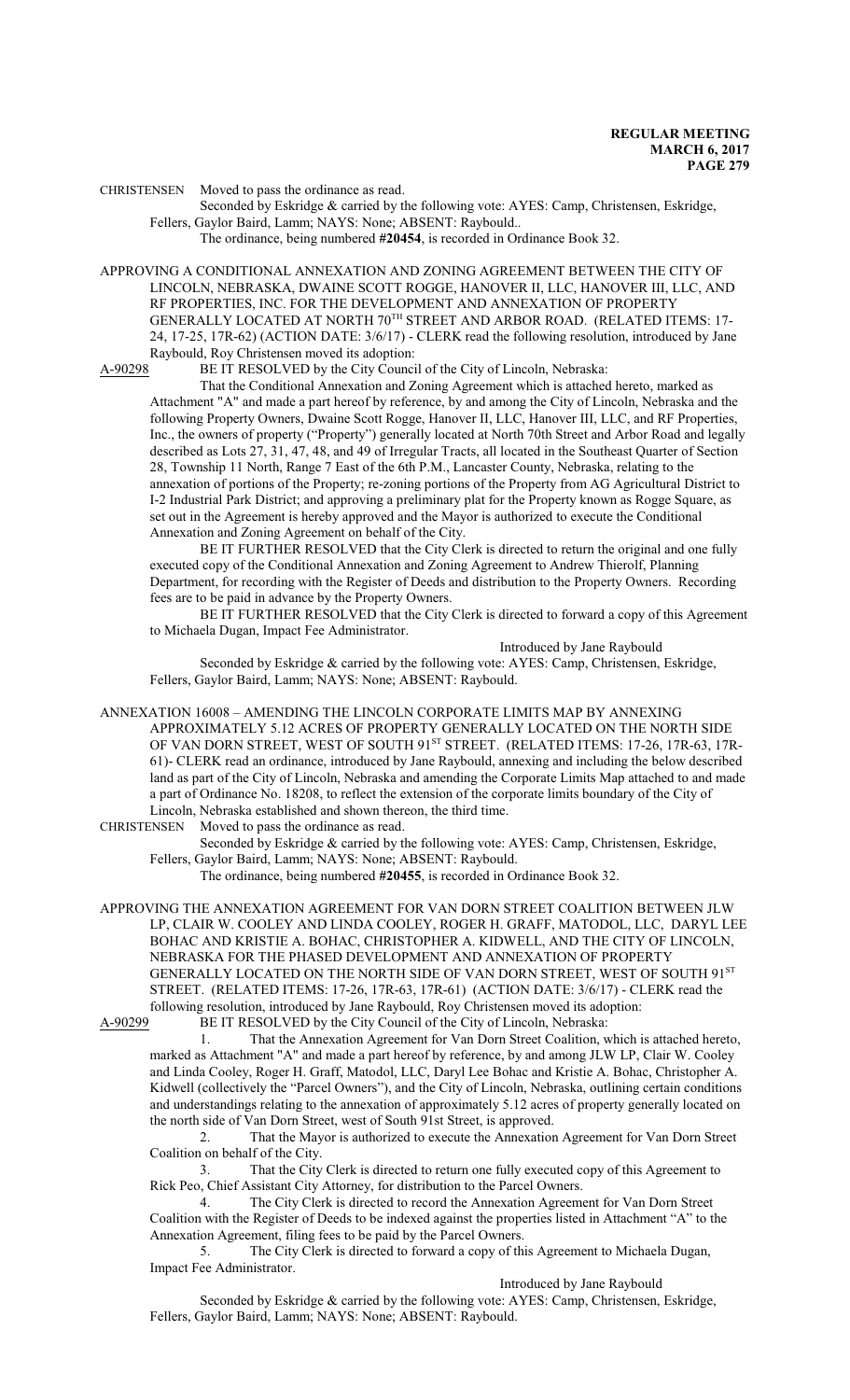AMENDING THE FY 2016/2017 – 2017/2018 BIENNIAL BUDGET FOR BOTH FY 2016/2017 AND 2017/2018 TO INCREASE THE TOTAL APPROPRIATIONS BY \$4,200,000 FOR STEVENS CREEK SANITARY TRUNK SEWER CIP PROJECT #0827 TO ACCOMMODATE ADDITIONAL DEVELOPMENT. (RELATED ITEMS: 17-26, 17R-63, 17R-61) (ACTION DATE: 3/6/17)- CLERK read the following resolution, introduced by Jane Raybould, Roy Christensen moved its adoption:

A-90300 WHEREAS, the Stevens Creek Sanitary Trunk Sewer Project has been previously established as a capital improvement project within the Capital Improvement Program adopted by and attached to the FY 2016/2017 – 2017/2018 biennial budget resolution; and

WHEREAS, it is necessary to amend the FY 2016/2017 – 2017/2018 biennial budget for both FY 2016/2017 and 2017/2018 to increase the total appropriations for Stevens Creek Sanitary Trunk Sewer Project to accommodate additional development, appropriating an additional \$4.2 million (\$1.6 million in FY 2016/2017 and \$2.6 million in FY 2017/2018) to Project #0827.

NOW, THEREFORE, BE IT RESOLVED by the City Council of the City of Lincoln, Nebraska: 1. That the City Council hereby increases the appropriation by \$4.2 million for Stevens Creek Sanitary Trunk Sewer Project #0827.

2. That the Finance Director is directed to make the necessary adjustments in the FY 2016/2017 – 2017/2018 biennial budget for both FY 2016/2017 and 2017/2018 to accomplish the above increases in appropriations to Stevens Creek Sanitary Trunk Sewer Project #0827. Funding will include revenues and revenue bond proceeds.

Introduced by Jane Raybould

Seconded by Eskridge & carried by the following vote: AYES: Camp, Christensen, Eskridge, Fellers, Gaylor Baird, Lamm; NAYS: None; ABSENT: Raybould.

CHANGE OF ZONE 17001 – APPLICATION OF INGRID BANGERS AND MCDONALDS CORPORATION STATE SITE #260027 FOR A CHANGE OF ZONE FROM H-1 INTERSTATE COMMERCIAL DISTRICT TO H-3 HIGHWAY COMMERCIAL DISTRICT ON PROPERTY GENERALLY LOCATED AT 3100 NORTHWEST 12<sup>TH</sup> STREET - CLERK read an ordinance, introduced by Jane Raybould, amending the Lincoln Zoning District Maps adopted by reference and made a part of Title 27 of the Lincoln Municipal Code, pursuant to Section 27.05.020 of the Lincoln Municipal Code, by changing the boundaries of the districts established and shown thereon, the third time.

CHRISTENSEN Moved to pass the ordinance as read.

Seconded by Eskridge & carried by the following vote: AYES: Camp, Christensen, Eskridge, Fellers, Gaylor Baird, Lamm; NAYS: None; ABSENT: Raybould.

The ordinance, being numbered **#20456**, is recorded in Ordinance Book 32.

STREET & ALLEY VACATION 16006 – VACATING A PORTION OF THE NORTH 35 $^{\text{TH}}$  STREET RIGHT-F-WAY STUB DIRECTLY NORTH OF SUPERIOR STREET (RELATED ITEMS: 17-20, 17-21) - CLERK read and ordinance, introduced by Trent Fellers, vacating a portion of Superior Street for the North 35th Street right-of-way stub directly north of Superior Street, located in the Southeast Quarter of Section 6, Township 10 North, Range 7 East of the 6th P.M., Lincoln, Lancaster County, Nebraska, and retaining title thereto in the City of Lincoln, Lancaster County, Nebraska, the third time.<br>FELLERS Moved to pass the ordinance as read.

Moved to pass the ordinance as read.

Seconded by Eskridge & carried by the following vote: AYES: Camp, Christensen, Eskridge, Fellers, Gaylor Baird, Lamm; NAYS: None; ABSENT: Raybould.

The ordinance, being numbered **#20457**, is recorded in Ordinance Book 32.

CHANGE OF ZONE 16038 – APPLICATION OF ROBERT ROKEBY FOR A CHANGE OF ZONE TO DESIGNATE EXISTING R-3 ZONED PROPERTY AS A PLANNED UNIT DEVELOPMENT DISTRICT; AND APPROVAL OF THE DEVELOPMENT PLAN FOR THE TERRACE GARDENS PLANNED UNIT DEVELOPMENT, WHICH PROPOSES MODIFICATIONS TO THE ZONING ORDINANCE, LAND SUBDIVISION ORDINANCE, AND DESIGN STANDARDS TO ALLOW FOR A MIX OF SINGLE-FAMILY, SINGLE-FAMILY ATTACHED, COMMERCIAL, AND AGRICULTURAL USES, ON PROPERTY GENERALLY LOCATED AT SUPERIOR STREET AND NORTH 35 $^{\text{TH}}$ STREET. (RELATED ITEMS: 17-20, 17-21) - CLERK read and ordinance introduced by Trent Fellers, amending the Lincoln Zoning District Maps attached to and made a part of Title 27 of the Lincoln Municipal Code, as provided by Section 27.05.020 of the Lincoln Municipal Code, by changing the boundaries of the districts established and shown thereon, the third time.<br>FELLERS Moved to pass the ordinance as read.

Moved to pass the ordinance as read.

Seconded by Eskridge & carried by the following vote: AYES: Camp, Christensen, Eskridge, Fellers, Gaylor Baird, Lamm; NAYS: None; ABSENT: Raybould.

The ordinance, being numbered **#20458**, is recorded in Ordinance Book 32.

# **RESOLUTIONS - 1ST READING**

COMP. PLAN CONFORMANCE 17001 – APPROVING AN AMENDMENT TO THE NEBRASKA INNOVATION CAMPUS REDEVELOPMENT PLAN TO REDEFINE THE PROJECT AREA FOR PHASE 1 TO REDUCE THE OVERALL SIZE, INCLUDING THE REMOVAL OF LOT 1, NEBRASKA INNOVATION CAMPUS 1<sup>ST</sup> ADDITION, AND ALSO TO IDENTIFY THE PROJECT AREA FOR THE PHASE 2 PROJECT, WITHIN THE REDEVELOPMENT AREA GENERALLY LOCATED FROM